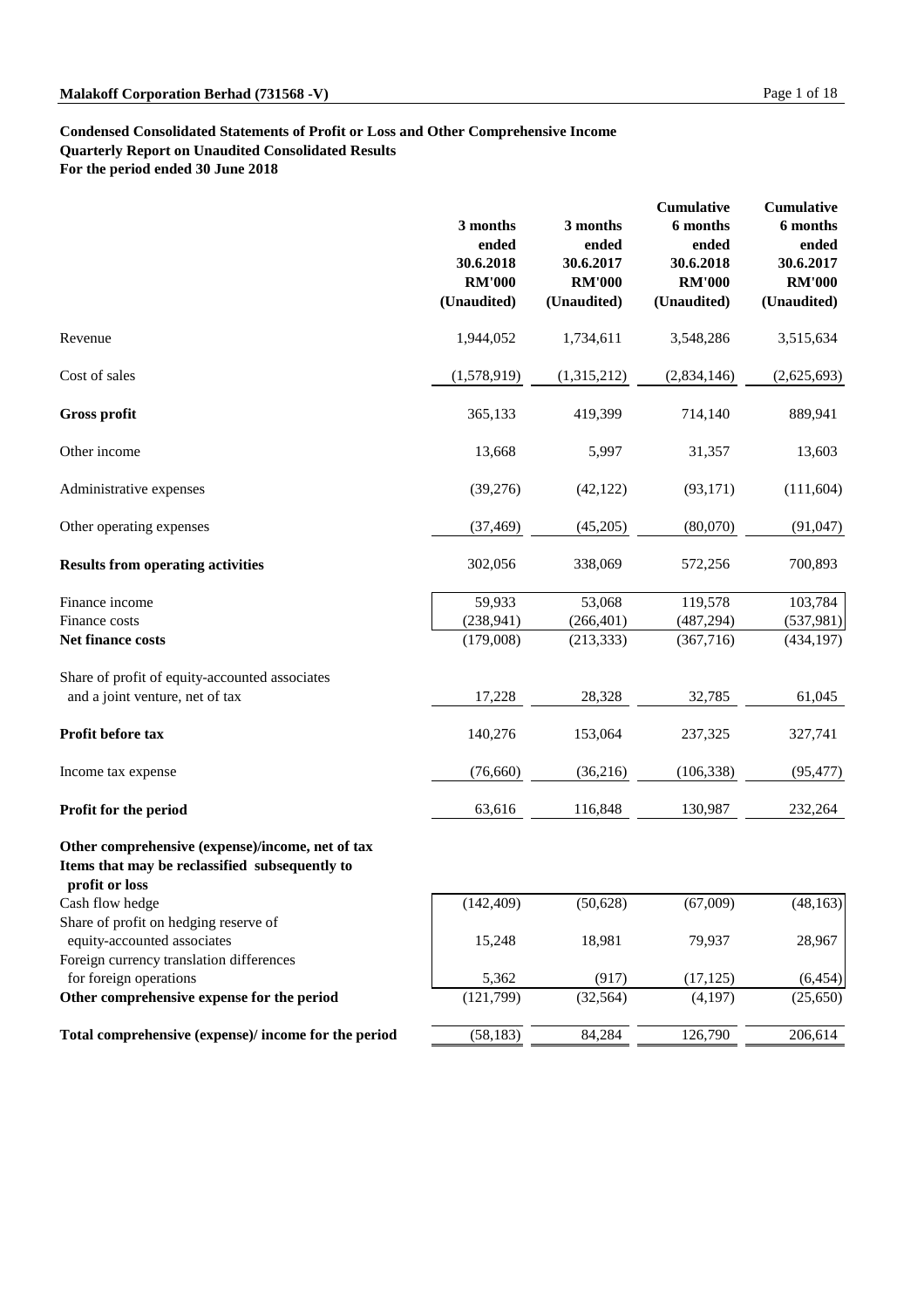# **Condensed Consolidated Statements of Profit or Loss and Other Comprehensive Income Quarterly Report on Unaudited Consolidated Results For the period ended 30 June 2018**

|                                                       | 3 months<br>ended<br>30.6.2018<br><b>RM'000</b><br>(Unaudited) | 3 months<br>ended<br>30.6.2017<br><b>RM'000</b><br>(Unaudited) | <b>Cumulative</b><br>6 months<br>ended<br>30.6.2018<br><b>RM'000</b><br>(Unaudited) | <b>Cumulative</b><br>6 months<br>ended<br>30.6.2017<br><b>RM'000</b><br>(Unaudited) |
|-------------------------------------------------------|----------------------------------------------------------------|----------------------------------------------------------------|-------------------------------------------------------------------------------------|-------------------------------------------------------------------------------------|
| <b>Profit attributable to:</b>                        |                                                                |                                                                |                                                                                     |                                                                                     |
| Owners of the Company                                 | 52,547                                                         | 103,266                                                        | 105,452                                                                             | 202,052                                                                             |
| Non-controlling interests                             | 11,069                                                         | 13,582                                                         | 25,535                                                                              | 30,212                                                                              |
| <b>Profit for the period</b>                          | 63,616                                                         | 116,848                                                        | 130,987                                                                             | 232,264                                                                             |
| Total comprehensive (expense)/income attributable to: |                                                                |                                                                |                                                                                     |                                                                                     |
| Owners of the Company                                 | (69,252)                                                       | 70,702                                                         | 101,255                                                                             | 176,402                                                                             |
| Non-controlling interests                             | 11,069                                                         | 13,582                                                         | 25,535                                                                              | 30,212                                                                              |
| Total comprehensive (expense)/income for the period   | (58, 183)                                                      | 84,284                                                         | 126,790                                                                             | 206,614                                                                             |
| Earnings per ordinary share (sen)                     |                                                                |                                                                |                                                                                     |                                                                                     |
| Basic/diluted                                         | 1.06                                                           | 2.07                                                           | 2.13                                                                                | 4.04                                                                                |

The Condensed Consolidated Statements of Profit or Loss and Other Comprehensive Income should be read in conjunction with the Audited Financial Statements for the financial year ended 31 December 2017 and the accompanying explanatory notes attached to the interim financial statements.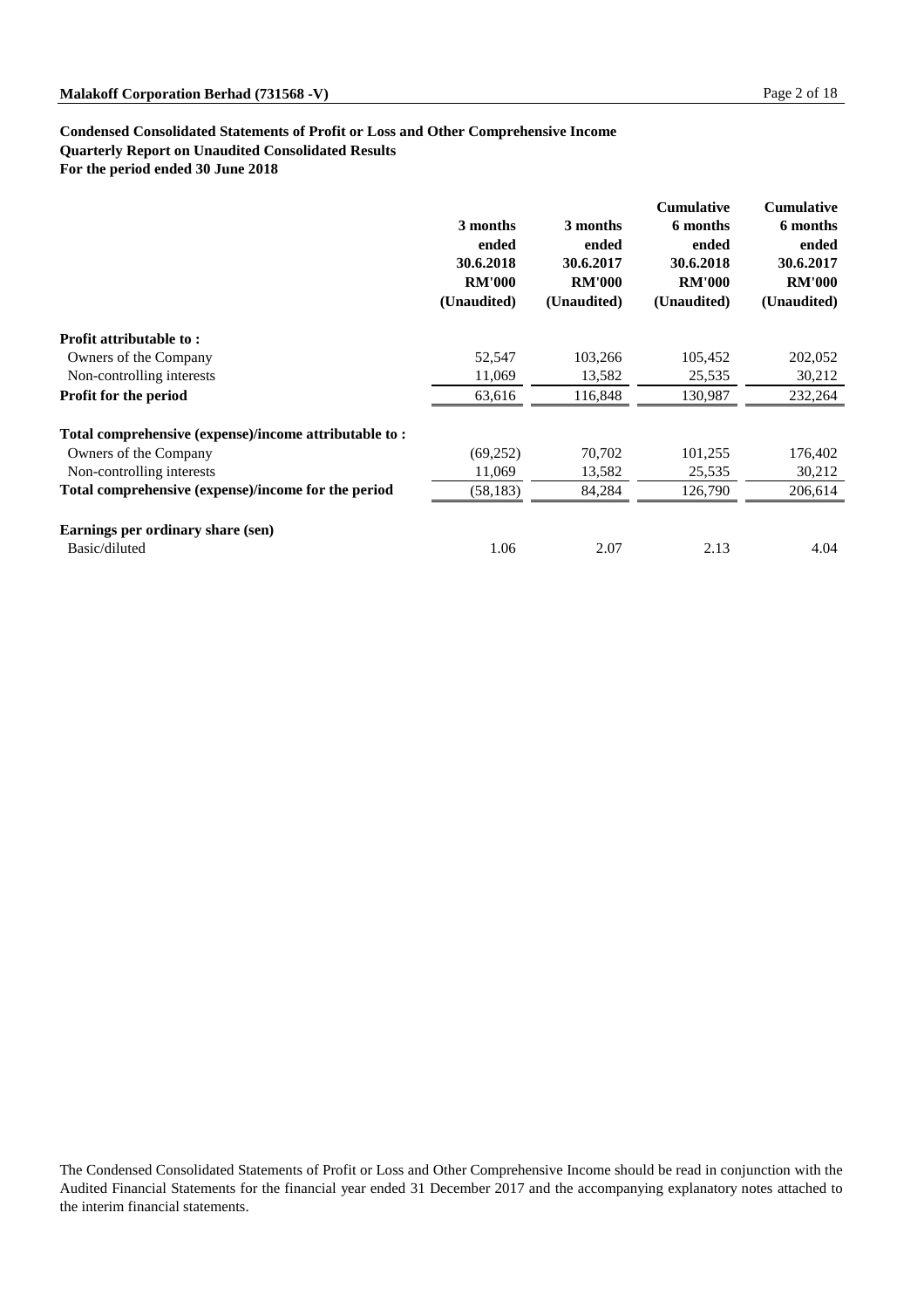# **Condensed Consolidated Statements of Financial Position**

**As at 30 June 2018**

|                                                     | As at<br>30.6.2018<br><b>RM'000</b><br>(Unaudited) | As at<br>31.12.2017<br><b>RM'000</b><br>(Audited) |
|-----------------------------------------------------|----------------------------------------------------|---------------------------------------------------|
| <b>Non-current assets</b>                           |                                                    |                                                   |
| Property, plant and equipment                       | 13,655,166                                         | 13,976,303                                        |
| Intangible assets                                   | 3,210,176                                          | 3,346,176                                         |
| Prepaid lease payments                              | 61,405                                             | 63,715                                            |
| Investments in associates                           | 1,632,698                                          | 1,571,049                                         |
| Investment in a joint venture                       |                                                    |                                                   |
| Other investment                                    | 5,300                                              |                                                   |
| Finance lease receivable                            | 2,070,977                                          | 2,208,203                                         |
| Derivative financial assets                         | 380,383                                            | 417,283                                           |
| Trade and other receivables                         | 76,385                                             | 81,540                                            |
| Deferred tax assets                                 | 190,875                                            | 139,487                                           |
| <b>Total non-current assets</b>                     | 21,283,365                                         | 21,803,756                                        |
| <b>Current assets</b>                               |                                                    |                                                   |
| Trade and other receivables                         | 2,152,400                                          | 2,118,834                                         |
| Inventories                                         | 647,392                                            | 858,774                                           |
| Current tax assets                                  | 119,482                                            | 139,275                                           |
| Finance lease receivable                            | 10,326                                             |                                                   |
| Other investments                                   | 3,093,590                                          | 2,641,829                                         |
| Cash and cash equivalents                           | 1,922,200                                          | 2,355,529                                         |
| <b>Total current assets</b>                         | 7,945,390                                          | 8,114,241                                         |
| <b>Total assets</b>                                 | 29,228,755                                         | 29,917,997                                        |
| <b>Equity</b>                                       |                                                    |                                                   |
| Share capital                                       | 5,693,055                                          | 5,693,055                                         |
| <b>Treasury shares</b>                              | (70, 179)                                          | (1,641)                                           |
| Reserves                                            | 107,800                                            | 111,997                                           |
| <b>Retained profits</b>                             | (12,969)                                           | 87,680                                            |
| <b>Equity attributable to owners of the Company</b> | 5,717,707                                          | 5,891,091                                         |
| Perpetual sukuk                                     | 800,000                                            | 800,000                                           |
| Non-controlling interests                           | 187,915                                            | 225,570                                           |
| <b>Total equity</b>                                 | 6,705,622                                          | 6,916,661                                         |
| <b>Non-current liabilities</b>                      |                                                    |                                                   |
| Loans and borrowings                                | 14,594,562                                         | 14,180,158                                        |
| <b>Employee benefits</b>                            | 119,829                                            | 115,773                                           |
| Provision for decommissioning cost                  | 95,064                                             | 91,831                                            |
| Deferred income                                     | 3,711,788                                          | 3,553,403                                         |
| Derivative financial liabilities                    | 173,795                                            | 112,048                                           |
| Deferred tax liabilities                            | 1,438,044                                          | 1,567,578                                         |
| <b>Total non-current liabilities</b>                | 20,133,082                                         | 19,620,791                                        |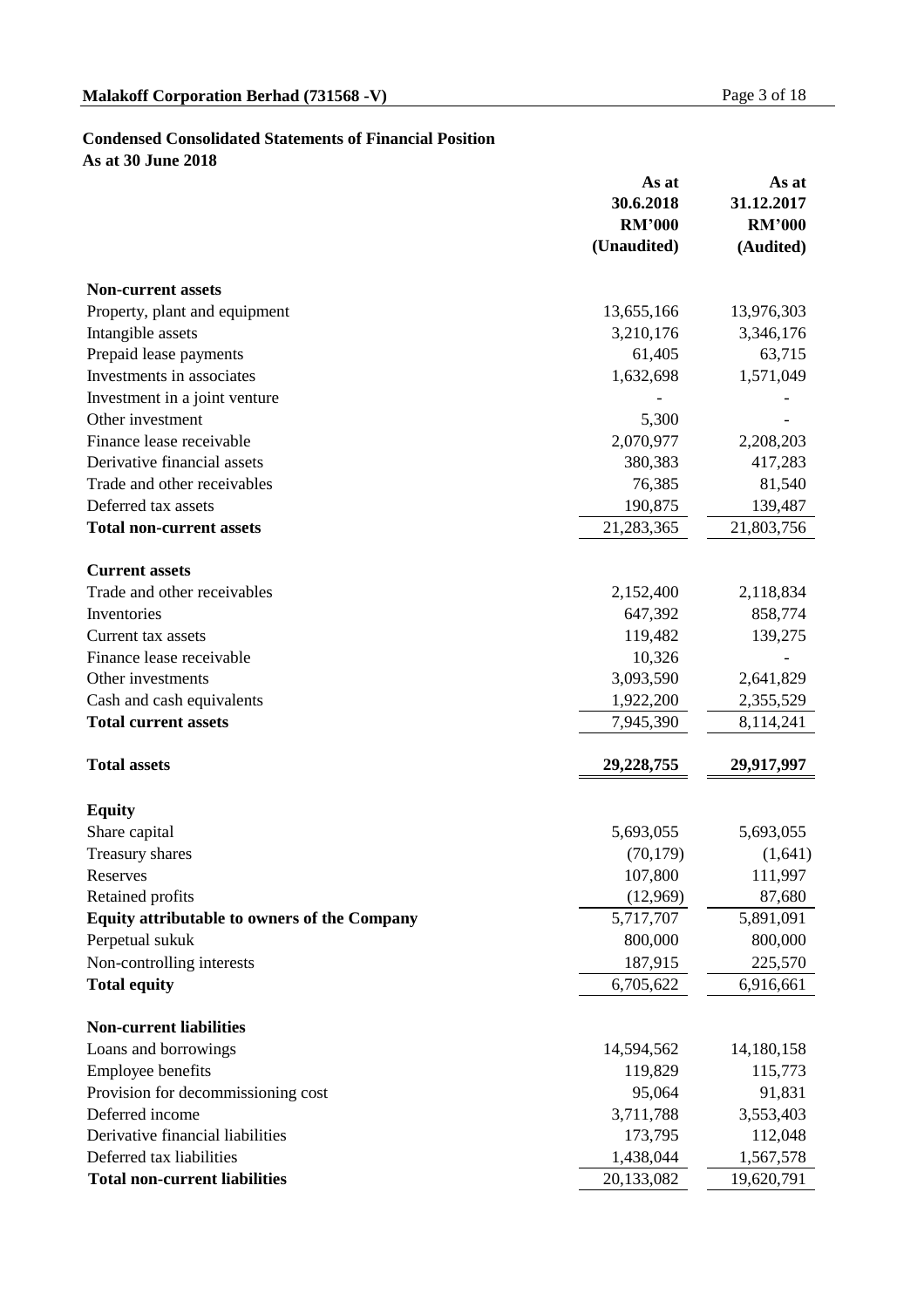# **Condensed Consolidated Statements of Financial Position**

**As at 30 June 2018**

|                                            | As at<br>30.6.2018 | As at<br>31.12.2017 |
|--------------------------------------------|--------------------|---------------------|
|                                            | <b>RM'000</b>      | <b>RM'000</b>       |
|                                            | (Unaudited)        | (Audited)           |
| <b>Current liabilities</b>                 |                    |                     |
| Trade and other payables                   | 1,106,218          | 1,512,301           |
| <b>Current tax liabilities</b>             | 197,196            | 135,342             |
| Loans and borrowings                       | 1,000,767          | 1,650,823           |
| Derivative financial liabilities           | 27,456             | 23,665              |
| Deferred income                            | 58,414             | 58,414              |
| <b>Total current liabilities</b>           | 2,390,051          | 3,380,545           |
| <b>Total liabilities</b>                   | 22,523,133         | 23,001,336          |
| <b>Total equity and liabilities</b>        | 29,228,755         | 29,917,997          |
| Net assets per share attributable to       |                    |                     |
| ordinary equity holders of the parent (RM) | 1.16               | 1.18                |

The Condensed Consolidated Statements of Financial Position should be read in conjunction with the Audited Financial Statements for the financial year ended 31 December 2017 and the accompanying explanatory notes attached to the interim financial statements.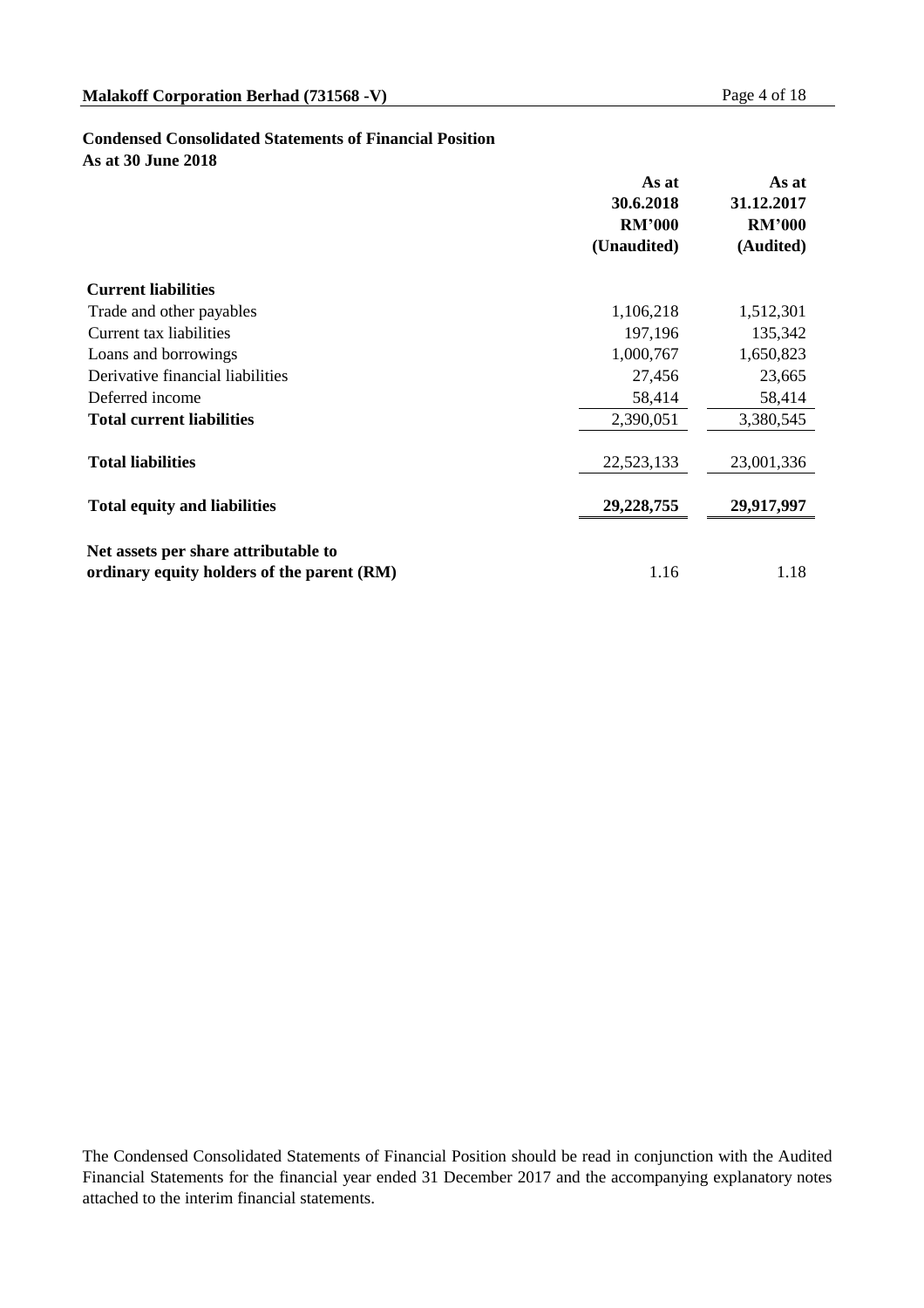# **Malakoff Corporation Berhad (731568 -V)** Page 5 of 18

**Condensed Consolidated Statement of Changes in Equity For the period ended 30 June 2018**

|                                               |                                       |                                         |                                     |                                 | <b>Distributable</b><br><b>Retained</b><br>Profits/ |                               |                                                   |                                                      |                                                |
|-----------------------------------------------|---------------------------------------|-----------------------------------------|-------------------------------------|---------------------------------|-----------------------------------------------------|-------------------------------|---------------------------------------------------|------------------------------------------------------|------------------------------------------------|
|                                               | <b>Share Capital</b><br><b>RM'000</b> | <b>Treasury Shares</b><br><b>RM'000</b> | <b>Translation</b><br><b>RM'000</b> | <b>Hedging</b><br><b>RM'000</b> | (Accumulated<br>Losses)<br><b>RM'000</b>            | <b>Total</b><br><b>RM'000</b> | <b>Perpetual</b><br><b>Sukuk</b><br><b>RM'000</b> | Non-controlling<br><b>Interests</b><br><b>RM'000</b> | <b>Total</b><br><b>Equity</b><br><b>RM'000</b> |
| At 1 January 2018                             | 5,693,055                             | (1,641)                                 | 5,145                               | 106,852                         | 87,680                                              | 5,891,091                     | 800,000                                           | 225,570                                              | 6,916,661                                      |
| Foreign currency translation                  |                                       |                                         |                                     |                                 |                                                     |                               |                                                   |                                                      |                                                |
| differences for foreign operations            |                                       |                                         | (17, 125)                           |                                 | Ξ.                                                  | (17, 125)                     |                                                   | $\sim$                                               | (17, 125)                                      |
| Cash flow hedge                               |                                       |                                         |                                     | (67,009)                        | $\overline{\phantom{a}}$                            | (67,009)                      |                                                   | $\sim$                                               | (67,009)                                       |
| Share of profit on hedging reserves of        |                                       |                                         |                                     |                                 |                                                     |                               |                                                   |                                                      |                                                |
| equity-accounted associates                   |                                       |                                         | $\overline{\phantom{0}}$            | 79,937                          | $\overline{\phantom{0}}$                            | 79,937                        |                                                   | $\overline{\phantom{a}}$                             | 79,937                                         |
| Other comprehensive expense                   |                                       |                                         |                                     |                                 |                                                     |                               |                                                   |                                                      |                                                |
| for the period                                |                                       | $\sim$                                  | (17, 125)                           | 12,928                          |                                                     | (4,197)                       |                                                   |                                                      | (4,197)                                        |
| Profit for the period                         |                                       |                                         |                                     |                                 | 105,452                                             | 105,452                       |                                                   | 25,535                                               | 130,987                                        |
| Comprehensive (expense)/income for the period |                                       | $\overline{\phantom{a}}$                | (17, 125)                           | 12,928                          | 105,452                                             | 101,255                       | $\overline{\phantom{a}}$                          | 25,535                                               | 126,790                                        |
| Distribution to perpetual sukuk holders       |                                       |                                         |                                     | $\sim$                          | (23, 406)                                           | (23,406)                      |                                                   | $\sim$                                               | (23, 406)                                      |
| Incorporation of a subsidiary                 |                                       |                                         |                                     |                                 |                                                     |                               |                                                   | 49                                                   | 49                                             |
| Dividends to owners of the Company            |                                       |                                         |                                     |                                 | (182, 695)                                          | (182, 695)                    |                                                   | $\overline{\phantom{a}}$                             | (182, 695)                                     |
| Dividends to non-controlling interests        |                                       |                                         |                                     |                                 |                                                     |                               |                                                   | (63,239)                                             | (63,239)                                       |
| Total distribution to owners                  | $\overline{\phantom{a}}$              | $\sim$                                  |                                     | $\overline{\phantom{a}}$        | (182, 695)                                          | (182, 695)                    |                                                   | (63,239)                                             | (245, 934)                                     |
| Purchase of treasury shares                   |                                       | (68, 538)                               |                                     |                                 | $\overline{\phantom{a}}$                            | (68, 538)                     |                                                   | $\overline{\phantom{a}}$                             | (68, 538)                                      |
| At 30 June 2018                               | 5,693,055                             | (70, 179)                               | (11,980)                            | 119,780                         | (12,969)                                            | 5,717,707                     | 800,000                                           | 187,915                                              | 6,705,622                                      |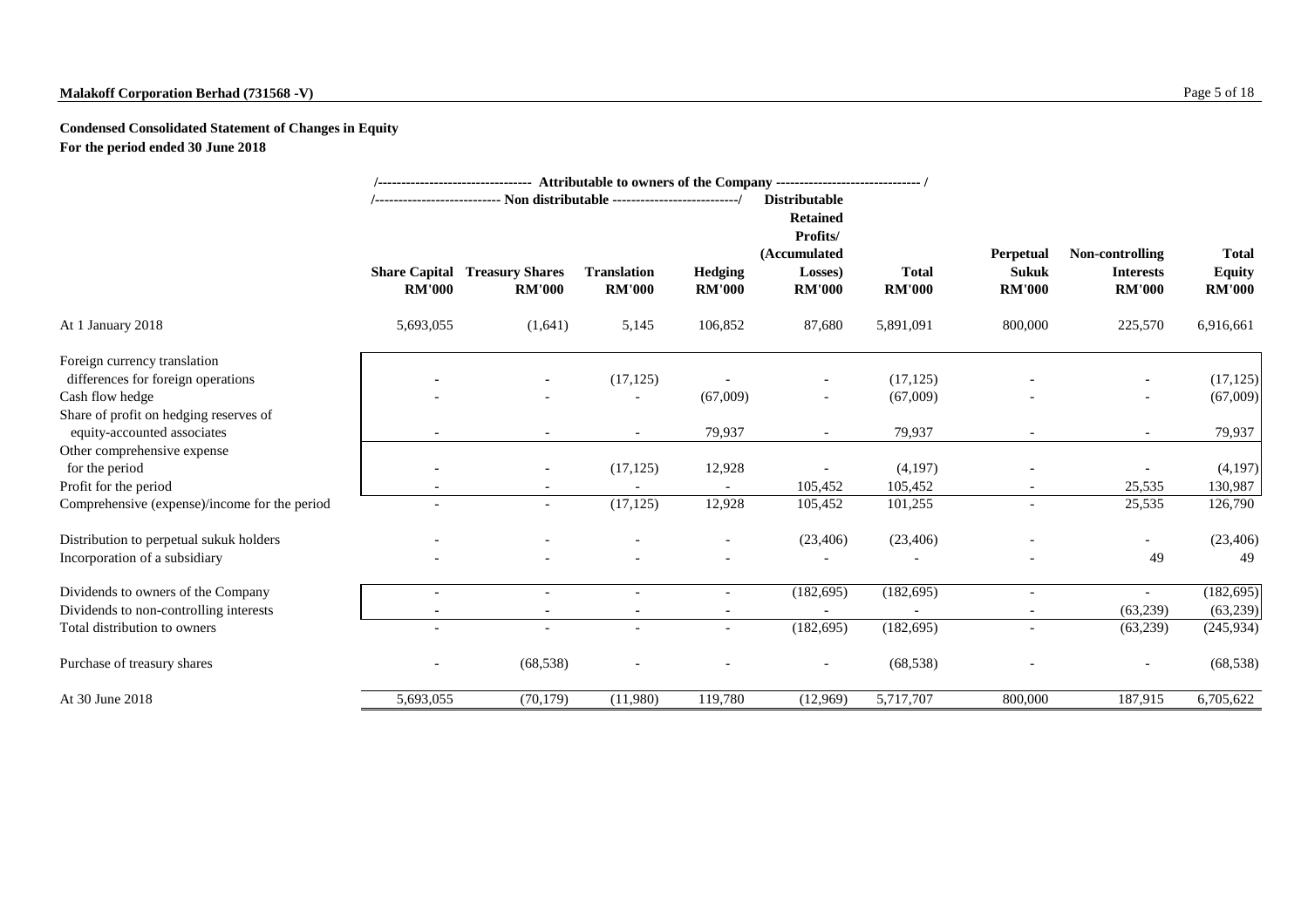# **Malakoff Corporation Berhad (731568 -V)** Page 6 of 18

# **Condensed Consolidated Statement of Changes in Equity For the period ended 30 June 2018**

|                                                                       |                                       |                                       |                                        | <b>Reserves</b>                     |                                 |                                                    |                               |                                                   |                                                      |                                                |
|-----------------------------------------------------------------------|---------------------------------------|---------------------------------------|----------------------------------------|-------------------------------------|---------------------------------|----------------------------------------------------|-------------------------------|---------------------------------------------------|------------------------------------------------------|------------------------------------------------|
|                                                                       | <b>Share Capital</b><br><b>RM'000</b> | <b>Share Premium</b><br><b>RM'000</b> | Capital<br>Redemption<br><b>RM'000</b> | <b>Translation</b><br><b>RM'000</b> | <b>Hedging</b><br><b>RM'000</b> | <b>Retained</b><br><b>Profits</b><br><b>RM'000</b> | <b>Total</b><br><b>RM'000</b> | <b>Perpetual</b><br><b>Sukuk</b><br><b>RM'000</b> | Non-controlling<br><b>Interests</b><br><b>RM'000</b> | <b>Total</b><br><b>Equity</b><br><b>RM'000</b> |
| At 1 January 2017                                                     | 500,000                               | 5, 192, 215                           | 840                                    | 20,476                              | 89,846                          | 112,335                                            | 5,915,712                     |                                                   | 215,583                                              | 6,131,295                                      |
| Foreign currency translation                                          |                                       |                                       |                                        |                                     |                                 |                                                    |                               |                                                   |                                                      |                                                |
| differences for foreign operations                                    |                                       |                                       |                                        | (6, 454)                            |                                 |                                                    | (6, 454)                      |                                                   |                                                      | (6, 454)                                       |
| Cash flow hedge                                                       |                                       |                                       |                                        |                                     | (48, 163)                       | $\overline{\phantom{a}}$                           | (48, 163)                     |                                                   | $\sim$                                               | (48, 163)                                      |
| Share of profit on hedging reserves of<br>equity-accounted associates |                                       |                                       |                                        |                                     | 28,967                          |                                                    | 28,967                        |                                                   |                                                      | 28,967                                         |
| Other comprehensive expense                                           |                                       |                                       |                                        |                                     |                                 |                                                    |                               |                                                   |                                                      |                                                |
| for the period                                                        |                                       |                                       |                                        | (6, 454)                            | (19,196)                        |                                                    | (25,650)                      |                                                   |                                                      | (25,650)                                       |
| Profit for the period                                                 |                                       |                                       |                                        |                                     |                                 | 202,052                                            | 202,052                       |                                                   | 30,212                                               | 232,264                                        |
| Comprehensive (expense)/income for the period                         |                                       | $\sim$                                | $\sim$                                 | (6, 454)                            | (19,196)                        | 202,052                                            | 176,402                       | $\sim$                                            | 30,212                                               | 206,614                                        |
| Issuance of perpetual sukuk                                           |                                       |                                       |                                        |                                     |                                 |                                                    |                               | 800,000                                           | $\sim$                                               | 800,000                                        |
| Dividends to owners of the Company                                    |                                       |                                       |                                        |                                     |                                 | (175,000)                                          | (175,000)                     |                                                   |                                                      | (175,000)                                      |
| Dividends to non-controlling interests                                |                                       |                                       |                                        |                                     |                                 |                                                    |                               |                                                   | (30,000)                                             | (30,000)                                       |
| Total distribution to owners                                          | $\overline{\phantom{a}}$              |                                       |                                        |                                     | $\overline{\phantom{a}}$        | (175,000)                                          | (175,000)                     |                                                   | (30,000)                                             | (205,000)                                      |
| At 30 June 2017                                                       | 500,000                               | 5, 192, 215                           | 840                                    | 14,022                              | 70,650                          | 139,387                                            | 5,917,114                     | 800,000                                           | 215,795                                              | 6,932,909                                      |

The Condensed Consolidated Statements of Changes in Equity should be read in conjunction with the Audited Financial Statements for the financial year ended 31 December 2017 and the accompanying explanatory notes attached to the interim financial statements.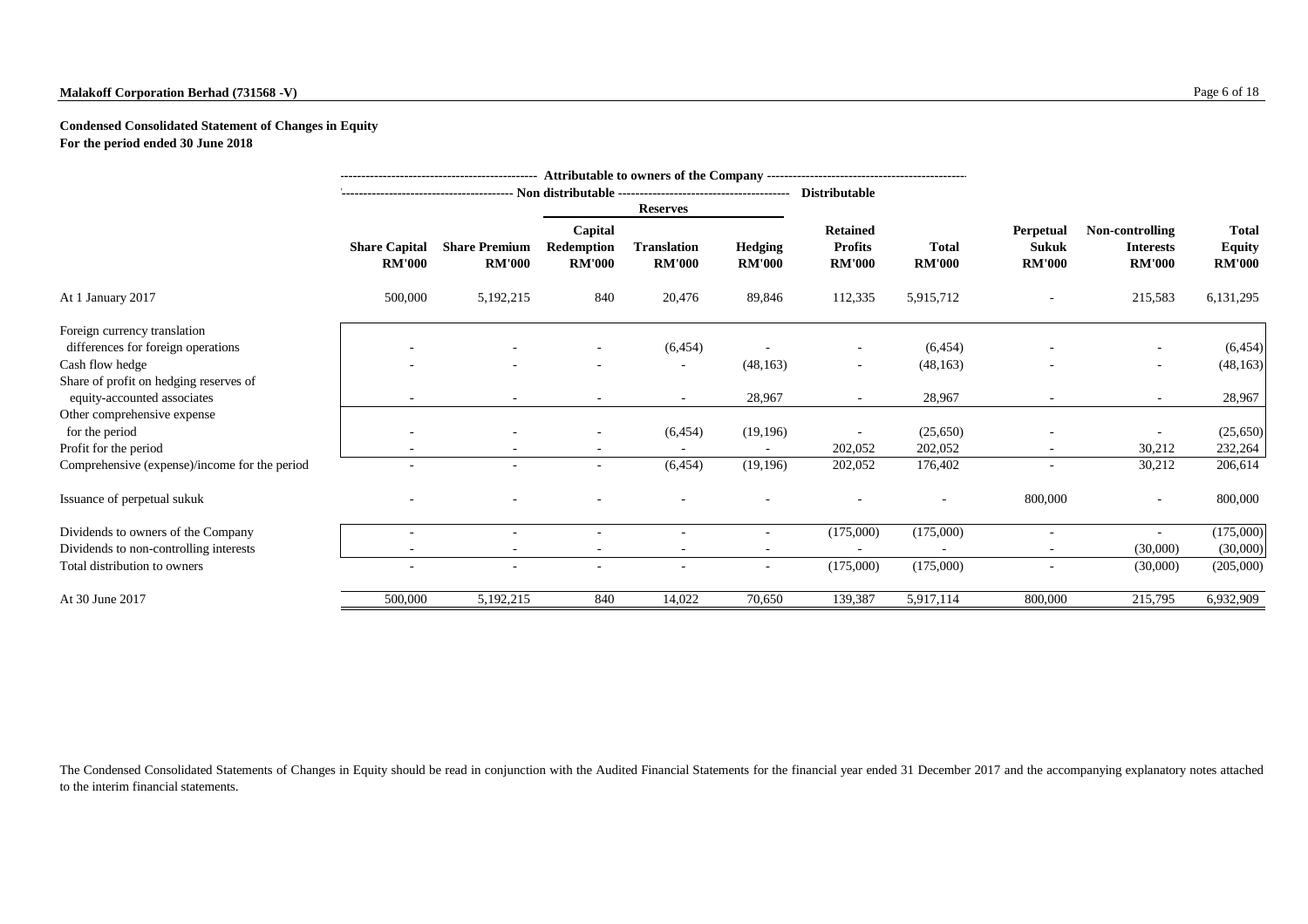# **Condensed Consolidated Statements of Cash Flows For the period ended 30 June 2018**

| ended<br>ended<br>30.6.2018<br>30.6.2017<br><b>RM'000</b><br><b>RM'000</b><br>(Unaudited)<br>(Unaudited)<br><b>Cash flows from operating activities</b><br><b>Profit before tax</b><br>237,325<br>327,741<br><b>Adjustments for:</b><br>Non cash-items<br>566,062<br>717,938<br>487,294<br>537,981<br>Finance costs<br>Finance income<br>(103, 784)<br>(119,578)<br>Share of profit of equity-accounted associates<br>and a joint venture, net of tax<br>(32,785)<br>(61, 045)<br>Operating profit before changes in working capital<br>1,138,318<br>1,418,831<br>Changes in working capital:<br>Net change in current assets<br>361,698<br>(228,904)<br>Net change in current liabilities<br>173,342<br>(601, 386)<br>161,618<br>Net change in non-current liabilities<br>119,943<br><b>Cash generated from operations</b><br>1,060,248<br>1,483,212<br>(165,905)<br>(157, 431)<br>Income taxes paid<br>Net cash from operating activities<br>894,343<br>1,325,781<br><b>Cash flows from investing activities</b><br>Purchase of property, plant and equipment<br>(96, 878)<br>(86, 523)<br>Dividend received from associates<br>20,585<br>12,838<br>Changes in other investments<br>(457,061)<br>(776, 238)<br>Interest received<br>82,095<br>99,496<br>Increase in investment in associates<br>(3,914)<br>Proceeds from redemption on unsecured loan stocks<br>10,800<br>6,400<br>Proceeds from disposal of an associate<br>23,478<br>Redemption of unsecured loan stocks<br>(55,500)<br>(761, 428)<br>Net cash used in investing activities<br>(458, 994)<br><b>Cash flows from financing activities</b><br>Distribution to perpetual sukuk holder<br>(23,406)<br>Dividends paid to the owners of the Company<br>(182, 695)<br>(175,000)<br>Dividends paid to non-controlling interests<br>(63,239)<br>(30,000)<br>(428, 641)<br>Interest paid<br>(467, 643)<br>Proceeds from issuance of perpetual sukuk<br>800,000<br>Proceeds from issuance of shares to non-controlling interests<br>49<br>346,160<br>Proceeds from borrowings<br>Repayment of borrowings<br>(102, 208)<br>(1,784,557)<br>Redemption of preference shares<br>4,000<br>Purchase of treasury shares<br>(68, 538)<br>(1,307,040)<br>Net cash used in financing activities<br>(868, 678) | 6 months | 6 months |  |
|--------------------------------------------------------------------------------------------------------------------------------------------------------------------------------------------------------------------------------------------------------------------------------------------------------------------------------------------------------------------------------------------------------------------------------------------------------------------------------------------------------------------------------------------------------------------------------------------------------------------------------------------------------------------------------------------------------------------------------------------------------------------------------------------------------------------------------------------------------------------------------------------------------------------------------------------------------------------------------------------------------------------------------------------------------------------------------------------------------------------------------------------------------------------------------------------------------------------------------------------------------------------------------------------------------------------------------------------------------------------------------------------------------------------------------------------------------------------------------------------------------------------------------------------------------------------------------------------------------------------------------------------------------------------------------------------------------------------------------------------------------------------------------------------------------------------------------------------------------------------------------------------------------------------------------------------------------------------------------------------------------------------------------------------------------------------------------------------------------------------------------------------------------------------------------------------------------------------------------------------------------------|----------|----------|--|
|                                                                                                                                                                                                                                                                                                                                                                                                                                                                                                                                                                                                                                                                                                                                                                                                                                                                                                                                                                                                                                                                                                                                                                                                                                                                                                                                                                                                                                                                                                                                                                                                                                                                                                                                                                                                                                                                                                                                                                                                                                                                                                                                                                                                                                                              |          |          |  |
|                                                                                                                                                                                                                                                                                                                                                                                                                                                                                                                                                                                                                                                                                                                                                                                                                                                                                                                                                                                                                                                                                                                                                                                                                                                                                                                                                                                                                                                                                                                                                                                                                                                                                                                                                                                                                                                                                                                                                                                                                                                                                                                                                                                                                                                              |          |          |  |
|                                                                                                                                                                                                                                                                                                                                                                                                                                                                                                                                                                                                                                                                                                                                                                                                                                                                                                                                                                                                                                                                                                                                                                                                                                                                                                                                                                                                                                                                                                                                                                                                                                                                                                                                                                                                                                                                                                                                                                                                                                                                                                                                                                                                                                                              |          |          |  |
|                                                                                                                                                                                                                                                                                                                                                                                                                                                                                                                                                                                                                                                                                                                                                                                                                                                                                                                                                                                                                                                                                                                                                                                                                                                                                                                                                                                                                                                                                                                                                                                                                                                                                                                                                                                                                                                                                                                                                                                                                                                                                                                                                                                                                                                              |          |          |  |
|                                                                                                                                                                                                                                                                                                                                                                                                                                                                                                                                                                                                                                                                                                                                                                                                                                                                                                                                                                                                                                                                                                                                                                                                                                                                                                                                                                                                                                                                                                                                                                                                                                                                                                                                                                                                                                                                                                                                                                                                                                                                                                                                                                                                                                                              |          |          |  |
|                                                                                                                                                                                                                                                                                                                                                                                                                                                                                                                                                                                                                                                                                                                                                                                                                                                                                                                                                                                                                                                                                                                                                                                                                                                                                                                                                                                                                                                                                                                                                                                                                                                                                                                                                                                                                                                                                                                                                                                                                                                                                                                                                                                                                                                              |          |          |  |
|                                                                                                                                                                                                                                                                                                                                                                                                                                                                                                                                                                                                                                                                                                                                                                                                                                                                                                                                                                                                                                                                                                                                                                                                                                                                                                                                                                                                                                                                                                                                                                                                                                                                                                                                                                                                                                                                                                                                                                                                                                                                                                                                                                                                                                                              |          |          |  |
|                                                                                                                                                                                                                                                                                                                                                                                                                                                                                                                                                                                                                                                                                                                                                                                                                                                                                                                                                                                                                                                                                                                                                                                                                                                                                                                                                                                                                                                                                                                                                                                                                                                                                                                                                                                                                                                                                                                                                                                                                                                                                                                                                                                                                                                              |          |          |  |
|                                                                                                                                                                                                                                                                                                                                                                                                                                                                                                                                                                                                                                                                                                                                                                                                                                                                                                                                                                                                                                                                                                                                                                                                                                                                                                                                                                                                                                                                                                                                                                                                                                                                                                                                                                                                                                                                                                                                                                                                                                                                                                                                                                                                                                                              |          |          |  |
|                                                                                                                                                                                                                                                                                                                                                                                                                                                                                                                                                                                                                                                                                                                                                                                                                                                                                                                                                                                                                                                                                                                                                                                                                                                                                                                                                                                                                                                                                                                                                                                                                                                                                                                                                                                                                                                                                                                                                                                                                                                                                                                                                                                                                                                              |          |          |  |
|                                                                                                                                                                                                                                                                                                                                                                                                                                                                                                                                                                                                                                                                                                                                                                                                                                                                                                                                                                                                                                                                                                                                                                                                                                                                                                                                                                                                                                                                                                                                                                                                                                                                                                                                                                                                                                                                                                                                                                                                                                                                                                                                                                                                                                                              |          |          |  |
|                                                                                                                                                                                                                                                                                                                                                                                                                                                                                                                                                                                                                                                                                                                                                                                                                                                                                                                                                                                                                                                                                                                                                                                                                                                                                                                                                                                                                                                                                                                                                                                                                                                                                                                                                                                                                                                                                                                                                                                                                                                                                                                                                                                                                                                              |          |          |  |
|                                                                                                                                                                                                                                                                                                                                                                                                                                                                                                                                                                                                                                                                                                                                                                                                                                                                                                                                                                                                                                                                                                                                                                                                                                                                                                                                                                                                                                                                                                                                                                                                                                                                                                                                                                                                                                                                                                                                                                                                                                                                                                                                                                                                                                                              |          |          |  |
|                                                                                                                                                                                                                                                                                                                                                                                                                                                                                                                                                                                                                                                                                                                                                                                                                                                                                                                                                                                                                                                                                                                                                                                                                                                                                                                                                                                                                                                                                                                                                                                                                                                                                                                                                                                                                                                                                                                                                                                                                                                                                                                                                                                                                                                              |          |          |  |
|                                                                                                                                                                                                                                                                                                                                                                                                                                                                                                                                                                                                                                                                                                                                                                                                                                                                                                                                                                                                                                                                                                                                                                                                                                                                                                                                                                                                                                                                                                                                                                                                                                                                                                                                                                                                                                                                                                                                                                                                                                                                                                                                                                                                                                                              |          |          |  |
|                                                                                                                                                                                                                                                                                                                                                                                                                                                                                                                                                                                                                                                                                                                                                                                                                                                                                                                                                                                                                                                                                                                                                                                                                                                                                                                                                                                                                                                                                                                                                                                                                                                                                                                                                                                                                                                                                                                                                                                                                                                                                                                                                                                                                                                              |          |          |  |
|                                                                                                                                                                                                                                                                                                                                                                                                                                                                                                                                                                                                                                                                                                                                                                                                                                                                                                                                                                                                                                                                                                                                                                                                                                                                                                                                                                                                                                                                                                                                                                                                                                                                                                                                                                                                                                                                                                                                                                                                                                                                                                                                                                                                                                                              |          |          |  |
|                                                                                                                                                                                                                                                                                                                                                                                                                                                                                                                                                                                                                                                                                                                                                                                                                                                                                                                                                                                                                                                                                                                                                                                                                                                                                                                                                                                                                                                                                                                                                                                                                                                                                                                                                                                                                                                                                                                                                                                                                                                                                                                                                                                                                                                              |          |          |  |
|                                                                                                                                                                                                                                                                                                                                                                                                                                                                                                                                                                                                                                                                                                                                                                                                                                                                                                                                                                                                                                                                                                                                                                                                                                                                                                                                                                                                                                                                                                                                                                                                                                                                                                                                                                                                                                                                                                                                                                                                                                                                                                                                                                                                                                                              |          |          |  |
|                                                                                                                                                                                                                                                                                                                                                                                                                                                                                                                                                                                                                                                                                                                                                                                                                                                                                                                                                                                                                                                                                                                                                                                                                                                                                                                                                                                                                                                                                                                                                                                                                                                                                                                                                                                                                                                                                                                                                                                                                                                                                                                                                                                                                                                              |          |          |  |
|                                                                                                                                                                                                                                                                                                                                                                                                                                                                                                                                                                                                                                                                                                                                                                                                                                                                                                                                                                                                                                                                                                                                                                                                                                                                                                                                                                                                                                                                                                                                                                                                                                                                                                                                                                                                                                                                                                                                                                                                                                                                                                                                                                                                                                                              |          |          |  |
|                                                                                                                                                                                                                                                                                                                                                                                                                                                                                                                                                                                                                                                                                                                                                                                                                                                                                                                                                                                                                                                                                                                                                                                                                                                                                                                                                                                                                                                                                                                                                                                                                                                                                                                                                                                                                                                                                                                                                                                                                                                                                                                                                                                                                                                              |          |          |  |
|                                                                                                                                                                                                                                                                                                                                                                                                                                                                                                                                                                                                                                                                                                                                                                                                                                                                                                                                                                                                                                                                                                                                                                                                                                                                                                                                                                                                                                                                                                                                                                                                                                                                                                                                                                                                                                                                                                                                                                                                                                                                                                                                                                                                                                                              |          |          |  |
|                                                                                                                                                                                                                                                                                                                                                                                                                                                                                                                                                                                                                                                                                                                                                                                                                                                                                                                                                                                                                                                                                                                                                                                                                                                                                                                                                                                                                                                                                                                                                                                                                                                                                                                                                                                                                                                                                                                                                                                                                                                                                                                                                                                                                                                              |          |          |  |
|                                                                                                                                                                                                                                                                                                                                                                                                                                                                                                                                                                                                                                                                                                                                                                                                                                                                                                                                                                                                                                                                                                                                                                                                                                                                                                                                                                                                                                                                                                                                                                                                                                                                                                                                                                                                                                                                                                                                                                                                                                                                                                                                                                                                                                                              |          |          |  |
|                                                                                                                                                                                                                                                                                                                                                                                                                                                                                                                                                                                                                                                                                                                                                                                                                                                                                                                                                                                                                                                                                                                                                                                                                                                                                                                                                                                                                                                                                                                                                                                                                                                                                                                                                                                                                                                                                                                                                                                                                                                                                                                                                                                                                                                              |          |          |  |
|                                                                                                                                                                                                                                                                                                                                                                                                                                                                                                                                                                                                                                                                                                                                                                                                                                                                                                                                                                                                                                                                                                                                                                                                                                                                                                                                                                                                                                                                                                                                                                                                                                                                                                                                                                                                                                                                                                                                                                                                                                                                                                                                                                                                                                                              |          |          |  |
|                                                                                                                                                                                                                                                                                                                                                                                                                                                                                                                                                                                                                                                                                                                                                                                                                                                                                                                                                                                                                                                                                                                                                                                                                                                                                                                                                                                                                                                                                                                                                                                                                                                                                                                                                                                                                                                                                                                                                                                                                                                                                                                                                                                                                                                              |          |          |  |
|                                                                                                                                                                                                                                                                                                                                                                                                                                                                                                                                                                                                                                                                                                                                                                                                                                                                                                                                                                                                                                                                                                                                                                                                                                                                                                                                                                                                                                                                                                                                                                                                                                                                                                                                                                                                                                                                                                                                                                                                                                                                                                                                                                                                                                                              |          |          |  |
|                                                                                                                                                                                                                                                                                                                                                                                                                                                                                                                                                                                                                                                                                                                                                                                                                                                                                                                                                                                                                                                                                                                                                                                                                                                                                                                                                                                                                                                                                                                                                                                                                                                                                                                                                                                                                                                                                                                                                                                                                                                                                                                                                                                                                                                              |          |          |  |
|                                                                                                                                                                                                                                                                                                                                                                                                                                                                                                                                                                                                                                                                                                                                                                                                                                                                                                                                                                                                                                                                                                                                                                                                                                                                                                                                                                                                                                                                                                                                                                                                                                                                                                                                                                                                                                                                                                                                                                                                                                                                                                                                                                                                                                                              |          |          |  |
|                                                                                                                                                                                                                                                                                                                                                                                                                                                                                                                                                                                                                                                                                                                                                                                                                                                                                                                                                                                                                                                                                                                                                                                                                                                                                                                                                                                                                                                                                                                                                                                                                                                                                                                                                                                                                                                                                                                                                                                                                                                                                                                                                                                                                                                              |          |          |  |
|                                                                                                                                                                                                                                                                                                                                                                                                                                                                                                                                                                                                                                                                                                                                                                                                                                                                                                                                                                                                                                                                                                                                                                                                                                                                                                                                                                                                                                                                                                                                                                                                                                                                                                                                                                                                                                                                                                                                                                                                                                                                                                                                                                                                                                                              |          |          |  |
|                                                                                                                                                                                                                                                                                                                                                                                                                                                                                                                                                                                                                                                                                                                                                                                                                                                                                                                                                                                                                                                                                                                                                                                                                                                                                                                                                                                                                                                                                                                                                                                                                                                                                                                                                                                                                                                                                                                                                                                                                                                                                                                                                                                                                                                              |          |          |  |
|                                                                                                                                                                                                                                                                                                                                                                                                                                                                                                                                                                                                                                                                                                                                                                                                                                                                                                                                                                                                                                                                                                                                                                                                                                                                                                                                                                                                                                                                                                                                                                                                                                                                                                                                                                                                                                                                                                                                                                                                                                                                                                                                                                                                                                                              |          |          |  |
|                                                                                                                                                                                                                                                                                                                                                                                                                                                                                                                                                                                                                                                                                                                                                                                                                                                                                                                                                                                                                                                                                                                                                                                                                                                                                                                                                                                                                                                                                                                                                                                                                                                                                                                                                                                                                                                                                                                                                                                                                                                                                                                                                                                                                                                              |          |          |  |
|                                                                                                                                                                                                                                                                                                                                                                                                                                                                                                                                                                                                                                                                                                                                                                                                                                                                                                                                                                                                                                                                                                                                                                                                                                                                                                                                                                                                                                                                                                                                                                                                                                                                                                                                                                                                                                                                                                                                                                                                                                                                                                                                                                                                                                                              |          |          |  |
|                                                                                                                                                                                                                                                                                                                                                                                                                                                                                                                                                                                                                                                                                                                                                                                                                                                                                                                                                                                                                                                                                                                                                                                                                                                                                                                                                                                                                                                                                                                                                                                                                                                                                                                                                                                                                                                                                                                                                                                                                                                                                                                                                                                                                                                              |          |          |  |
|                                                                                                                                                                                                                                                                                                                                                                                                                                                                                                                                                                                                                                                                                                                                                                                                                                                                                                                                                                                                                                                                                                                                                                                                                                                                                                                                                                                                                                                                                                                                                                                                                                                                                                                                                                                                                                                                                                                                                                                                                                                                                                                                                                                                                                                              |          |          |  |
|                                                                                                                                                                                                                                                                                                                                                                                                                                                                                                                                                                                                                                                                                                                                                                                                                                                                                                                                                                                                                                                                                                                                                                                                                                                                                                                                                                                                                                                                                                                                                                                                                                                                                                                                                                                                                                                                                                                                                                                                                                                                                                                                                                                                                                                              |          |          |  |
|                                                                                                                                                                                                                                                                                                                                                                                                                                                                                                                                                                                                                                                                                                                                                                                                                                                                                                                                                                                                                                                                                                                                                                                                                                                                                                                                                                                                                                                                                                                                                                                                                                                                                                                                                                                                                                                                                                                                                                                                                                                                                                                                                                                                                                                              |          |          |  |
|                                                                                                                                                                                                                                                                                                                                                                                                                                                                                                                                                                                                                                                                                                                                                                                                                                                                                                                                                                                                                                                                                                                                                                                                                                                                                                                                                                                                                                                                                                                                                                                                                                                                                                                                                                                                                                                                                                                                                                                                                                                                                                                                                                                                                                                              |          |          |  |
|                                                                                                                                                                                                                                                                                                                                                                                                                                                                                                                                                                                                                                                                                                                                                                                                                                                                                                                                                                                                                                                                                                                                                                                                                                                                                                                                                                                                                                                                                                                                                                                                                                                                                                                                                                                                                                                                                                                                                                                                                                                                                                                                                                                                                                                              |          |          |  |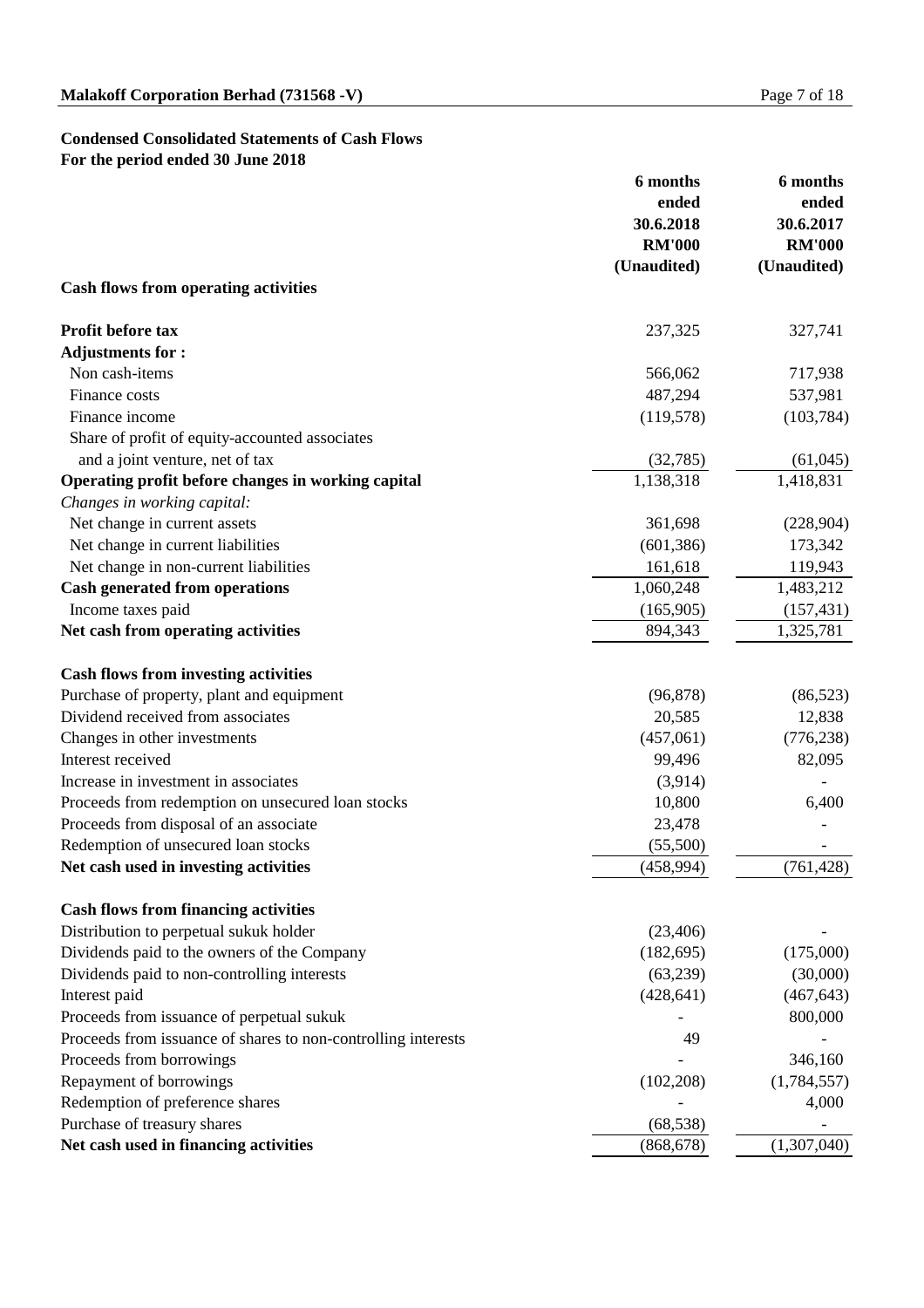# **Condensed Consolidated Statements of Cash Flows For the period ended 30 June 2018**

|                                                              | 6 months<br>ended | 6 months<br>ended |
|--------------------------------------------------------------|-------------------|-------------------|
|                                                              | 30.6.2018         | 30.6.2017         |
|                                                              | <b>RM'000</b>     | <b>RM'000</b>     |
|                                                              | (Unaudited)       | (Unaudited)       |
| Net decrease in cash and cash equivalents                    | (433,329)         | (742, 687)        |
| Cash and cash equivalents at beginning of the period         | 2,355,529         | 3,006,802         |
| Cash and cash equivalents at end of the period               | 1,922,200         | 2,264,115         |
| <b>Cash and cash equivalents comprise :</b>                  |                   |                   |
| Cash and bank balances                                       | 257, 271          | 441,785           |
| Deposits with licensed banks and other licensed corporations | 1,664,929         | 1,822,330         |
|                                                              | 1,922,200         | 2,264,115         |

The Condensed Consolidated Statements of Cash Flows should be read in conjunction with the Audited Financial Statements for the financial year ended 31 December 2017 and the accompanying explanatory notes attached to the interim financial statements.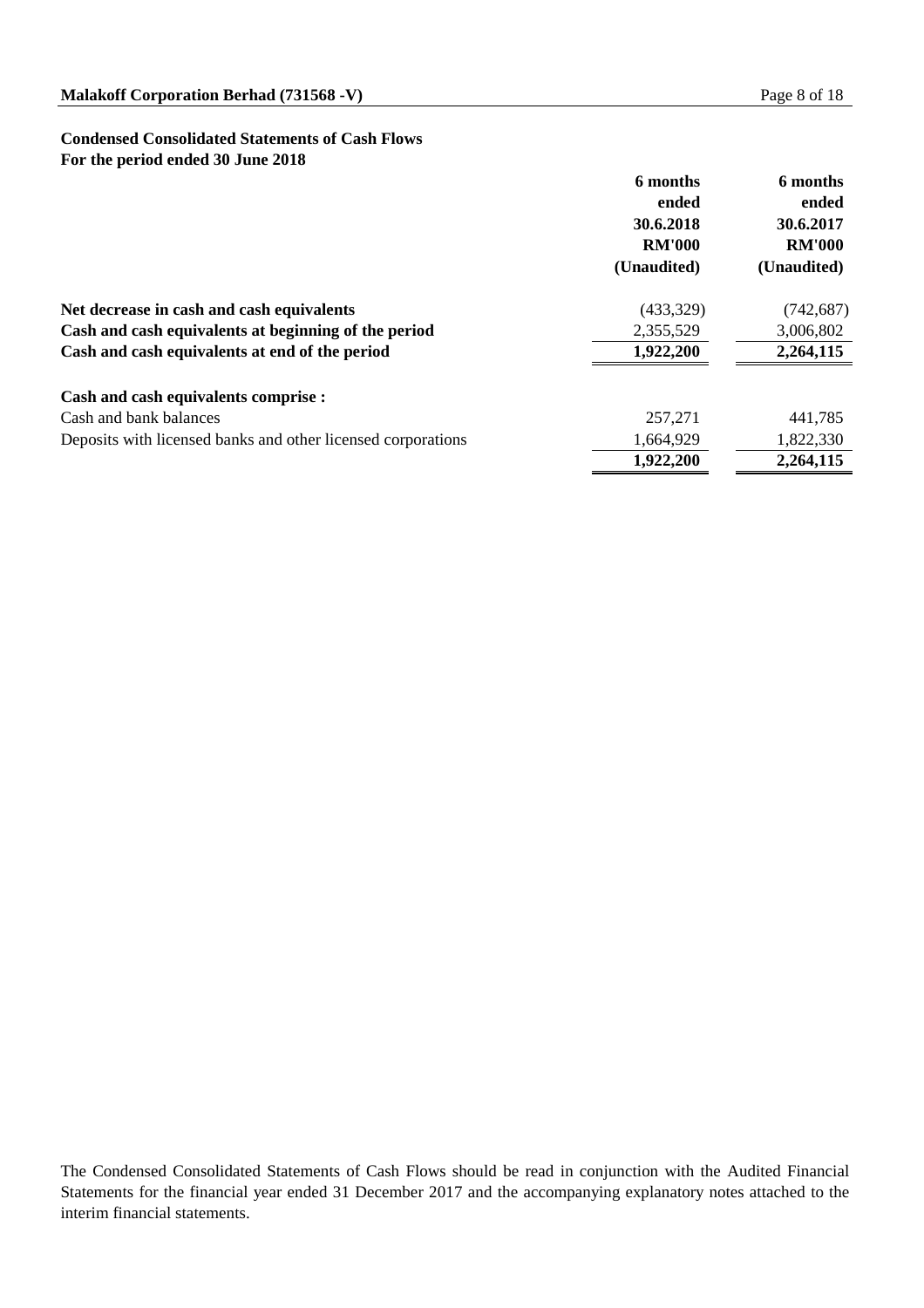# **Notes to the interim financial statements**

#### **1. Basis of preparation**

The interim financial statements are unaudited and have been prepared in accordance with Malaysian Financial Reporting Standards ("MFRS") 134, Interim Financial Reporting and Appendix 9B (Part A) of the Listing Requirements of Bursa Malaysia Securities Berhad. The interim financial statements should be read in conjunction with the Group's annual audited financial statements for the financial year ended 31 December 2017 and the accompanying explanatory notes attached to the interim financial statements.

The audited financial statements of the Group for the financial year ended 31 December 2017 were prepared in accordance with MFRS, International Financial Reporting Standards and the requirements of the Companies Act 2016 in Malaysia.

The significant accounting policies adopted in these interim financial statements are consistent with those adopted in the annual audited financial statements for the financial year ended 31 December 2017, except the Group adopted the following MFRSs, Interpretations and Amendments to MFRSs effective for annual periods beginning on or after 1 January 2018 as follows:

- MFRS 9, *Financial Instruments (2014)*
- MFRS 15, *Revenue from Contracts with Customers*
- Clarifications to MFRS 15, *Revenue from Contracts with Customers*
- IC Interpretation 22, *Foreign Currency Transactions and Advance Consideration*
- Amendments to MFRS 1, *[First-time Adoption of Malaysian Financial Reporting Standards](http://masb.org.my/pdf/MFRS%201%20042015.pdf) (Annual Improvements to MFRS Standards 2014-2016 Cycle)*
- Amendments to MFRS 2, *Share-based Payment – Classification and Measurement of Share-based Payment Transactions*
- Amendments to MFRS 4, *Insurance Contracts – Applying MFRS 9 Financial Instruments with MFRS 4 Insurance Contracts*
- Amendments to MFRS 128, *Investments in Associates and Joint Ventures (Annual Improvements to MFRS Standards 2014-2016 Cycle)*
- Amendments to MFRS 140, *[Investment Property](http://masb.org.my/pdf/MFRS%20140%20042015.pdf) – Transfers of Investment Property*

The adoption of the above did not have any material impact on the financial statements of the Group.

# **2. Audit qualification**

The report of the auditors on the Group's financial statements for the financial year ended 31 December 2017 was not subject to any qualification.

# **3. Seasonal or cyclical factors**

The Group's operations have not been affected by seasonal or cyclical factors.

# **4. Unusual items**

There was no unusual item affecting assets, liabilities, equity, net income or cash flows of the Group during the current quarter under review because of its nature, size and incidence.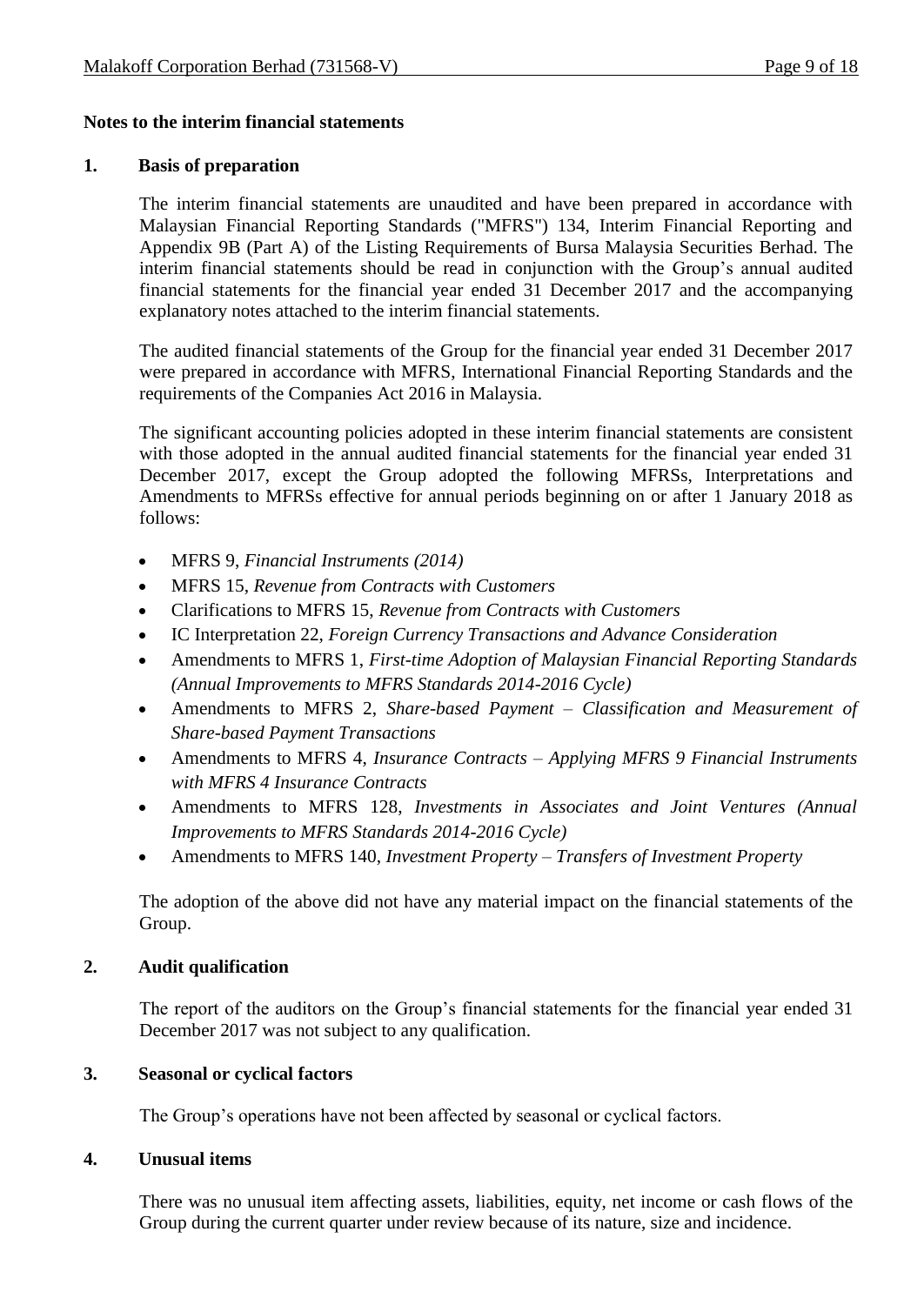### **5. Changes in estimates**

There was no material change in financial estimates that could materially affect the current interim results.

### **6. Debt and equity securities**

There was no issuance, cancellation, repurchase, resale and repayment of debt and equity securities during the current quarter except for the following:

During the current quarter under review, the Company had repurchased a total of 23,411,000 ordinary shares from the open market for a total consideration of RM20,330,775 at an average cost of RM0.87 per share. The repurchase transactions were financed by internally generated funds. The repurchased shares are held as treasury shares in accordance with the requirement of Section 127 of the Companies Act 2016. As at 30 June 2018, the total number of treasury shares held is 1.58% of the total paid up share capital of the Company.

### **7. Dividend paid**

On 1 June 2018, the Company paid a final single-tier dividend of 3.7 sen per ordinary share on the 4,937,701,200 ordinary shares in issue, totalling RM182,695,000 in respect of the financial year ended 31 December 2017.

#### **8. Segment reporting**

The Group's segmental reporting for the financial period ended 30 June 2018 is as follows:

|                              | Local<br><b>RM'000</b> | <b>Foreign</b><br><b>RM'000</b> | <b>Elimination</b><br><b>RM'000</b> | <b>Total</b><br><b>RM'000</b> |
|------------------------------|------------------------|---------------------------------|-------------------------------------|-------------------------------|
| Revenue from external        |                        |                                 |                                     |                               |
| customers                    | 3,463,838              | 84,448                          | -                                   | 3,548,286                     |
| Inter-segment revenue        | 894,266                | 74,522                          | (968, 788)                          |                               |
| <b>Total segment revenue</b> | 4,358,104              | 158,970                         | (968, 788)                          | 3,548,286                     |
| <b>Profit after tax</b>      | 683,241                | 100,083                         | (652, 337)                          | 130,987                       |
|                              |                        |                                 |                                     |                               |

The Group's segmental reporting for the corresponding financial period ended 30 June 2017 is as follows:

|                              | Local<br><b>RM'000</b> | Foreign<br><b>RM'000</b> | <b>Elimination</b><br><b>RM'000</b> | <b>Total</b><br><b>RM'000</b> |
|------------------------------|------------------------|--------------------------|-------------------------------------|-------------------------------|
| Revenue from external        |                        |                          |                                     |                               |
| customers                    | 3,414,787              | 100,847                  | -                                   | 3,515,634                     |
| Inter-segment revenue        | 891,606                | 46,640                   | (938, 246)                          |                               |
| <b>Total segment revenue</b> | 4,306,393              | 147,487                  | (938, 246)                          | 3,515,634                     |
|                              |                        |                          |                                     |                               |
| <b>Profit after tax</b>      | 532,295                | 65,887                   | (365, 918)                          | 232,264                       |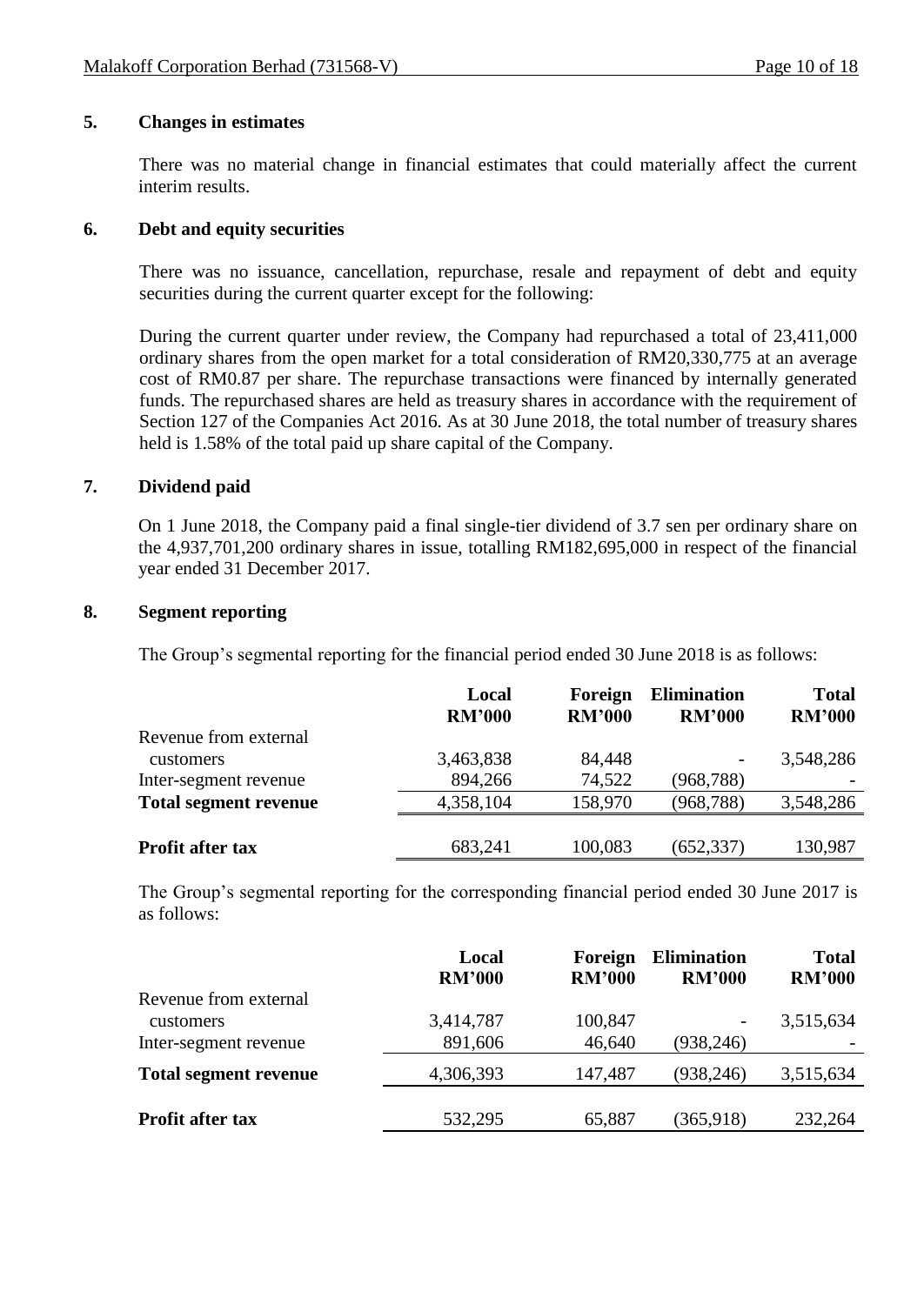# **9. Property, plant and equipment**

There was no valuation of property, plant and equipment during the current quarter ended 30 June 2018 except for the amounts carried forward pertaining to certain Group properties that had been revalued in the past.

#### **10. Material events subsequent to the end of current interim period**

There was no material event subsequent to the end of the current quarter ended 30 June 2018.

#### **11. Changes in composition of the Group**

On 8 June 2018, Teknik Janakuasa Sdn. Bhd. ("TJSB") a wholly-owned subsidiary of the Company together with Zelleco Engineering Sdn Bhd ("Zelleco") had jointly incorporated a private company limited by shares under the Companies Act 2016 known as TJZ Suria Sdn. Bhd. ("TJZ Suria"). TJZ Suria was incorporated as the special purpose company to provide operation, maintenance and repair services for a solar photovoltaic energy generating facility in Kota Tinggi, Johor Darul Takzim, with a capacity of 29MW ("Facility") and associated transmission line and facilities for the development and operation of the Facility.

The share capital of TJZ Suria is RM100,000 comprising 100,000 ordinary shares which have been issued and fully paid-up. TJSB and Zelleco, hold 51% and 49% equity interest in TJZ Suria respectively.

#### **12. Changes in contingent liabilities or contingent assets**

There was no change in contingent liabilities or contingent assets since the last audited financial statements for the financial year ended 31 December 2017 except for the following bank guarantees issued to third parties:

|                          | 30.6.2018<br>RM'mil | 31.12.2017<br>RM'mil |
|--------------------------|---------------------|----------------------|
| Company and subsidiaries | 393.5               | 641.2                |

These guarantees mainly consist of performance bonds and security deposits for projects.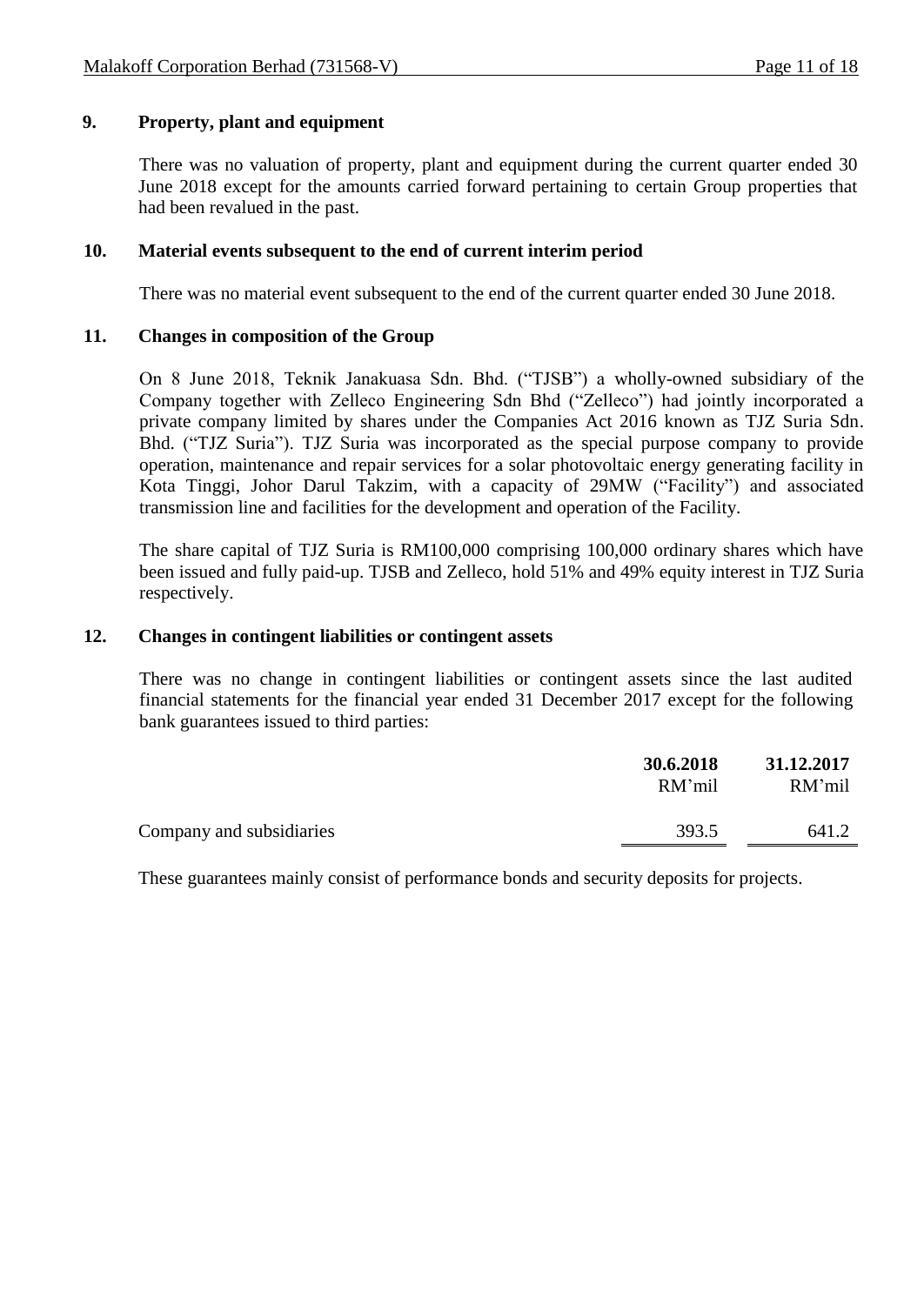# **13. Provision for financial assistance**

In accordance with paragraph 8.23(1)(ii) and Practice Note 11 of the Bursa Malaysia Securities Berhad Main Market Listing Requirements on the provision of financial assistance, Tanjung Bin Power Sdn. Bhd. ("TBP"), a subsidiary of the Company, has during the period under review, made additional advance payments on behalf of an EPC contractor amounting to RM0.1 million in respect of the upgrading works on conveyor belt system ("the project") which is critical for the operation of the power plant. As at 30 June 2018, the project is nearing completion and has received cumulative advance payments amounting to RM32.9 million.

The financial assistance did not have any material effect on the earnings and net assets of the subsidiary and the Group.

#### **14. Capital commitments**

Capital commitments of the Group not provided for in the interim financial report are as follows:

|                                          |                                   | 30.6.2018<br>RM'mil | 31.12.2017<br>RM'mil |
|------------------------------------------|-----------------------------------|---------------------|----------------------|
|                                          | Property, plant and equipment:    |                     |                      |
|                                          | Authorised and contracted for     | 204.5               | 243.6                |
|                                          | Authorised but not contracted for | 70.4                | 130.9                |
|                                          |                                   | 274.9               | 374.5                |
| 15.<br><b>Related party transactions</b> |                                   |                     |                      |
|                                          |                                   | 30.6.2018<br>RM'mil | 30.6.2017<br>RM'mil  |
| Associated company:                      |                                   |                     |                      |
|                                          | Interest income on unsecured      |                     |                      |
| subordinated loan notes                  |                                   | 20.1                | 21.7                 |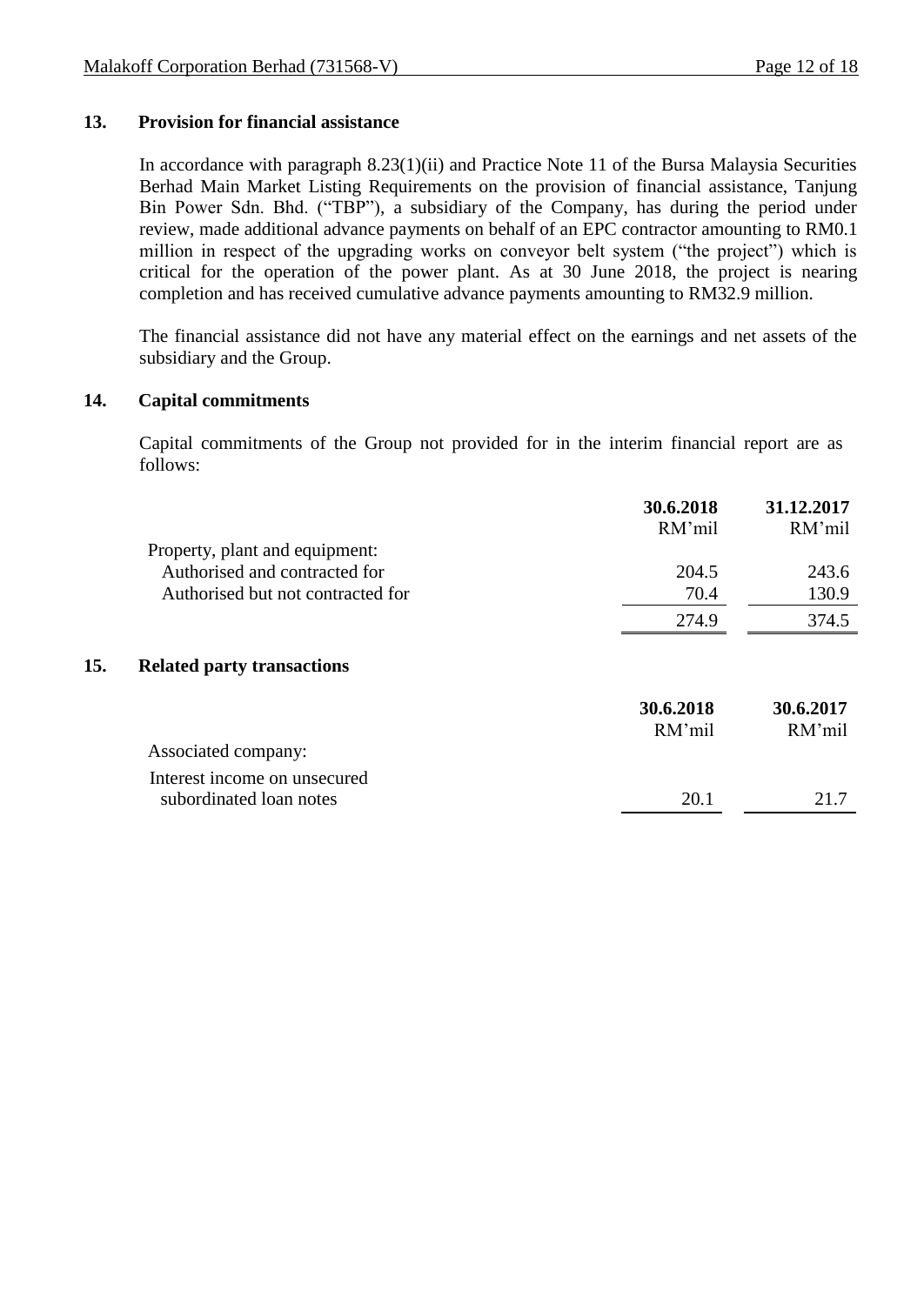#### **Additional information required by the Bursa Securities Listing Requirements**

#### **16. Review of performance**

#### **Quarter 2, 2018 vs Quarter 2, 2017**

For the quarter ended 30 June 2018, the Group recorded RM1,944.1 million in revenue, a 12% increase from RM1,734.6 million reported in the corresponding quarter ended 30 June 2017, primarily due to higher energy payment recorded from Tanjung Bin Energy Sdn. Bhd. ("TBE") and Tanjung Bin Power Sdn. Bhd. ("TBP") coal plants on the back of higher applicable coal price as well as from Segari Energy Ventures Sdn. Bhd. ("SEV") following the increase in tariff of natural gas price under the extended Power Purchase Agreement ("PPA"). However, these were partially offset by SEV's lower capacity payment upon reduction in tariff under the extended PPA.

Conversely, the Group recorded profit before taxation of RM140.3 million, an 8% decrease from RM153.1 million reported in corresponding quarter ended 30 June 2017, primarily attributed to lower contribution from SEV following the reduction in tariff under the extended PPA, and lower fuel margin recorded at TBP and TBE coal plants. However, these were partially moderated by lower depreciation of C-inspection costs following revision in the useful lives of C-inspection for gas plants.

#### **Year-to-date, 2018 vs Year-to-date, 2017**

For the financial period ended 30 June 2018, the Group recorded RM3,548.3 million in revenue, a slight increase of 0.9% compared with RM3,515.6 million reported in the corresponding period of the preceding year, primarily due to higher energy payment recorded from SEV following the increase in tariff of natural gas price under the extended PPA as well as from TBP and TBE on the back of higher applicable coal price. However, these were partially offset by SEV's lower capacity payment upon reduction in tariff under the extended PPA.

Conversely, the Group recorded profit before taxation of RM237.3 million, a 27.6% decrease from RM327.7 million reported in corresponding period of the preceding year, primarily attributed to lower capacity payment recorded by SEV following the reduction in tariff under the extended PPA, lower fuel margin recorded at TBP and TBE coal plants and lower contributions from associates investments. However, these were partially moderated by lower depreciation of C-inspection costs following revision in the useful lives of C-inspection for gas plants, lower operation and maintenance costs and lower finance costs upon settlement of Junior EBL in the corresponding period.

#### **17. Variation of results against immediate preceding quarter**

#### **Quarter 2, 2018 vs Quarter 1, 2018**

The Group recorded significantly higher profit before taxation of RM140.3 million in the current quarter compared with RM97.0 million in the immediate preceding quarter, primarily attributed to the fair valuation gain arising from financial instruments coupled with lower operation and maintenance costs.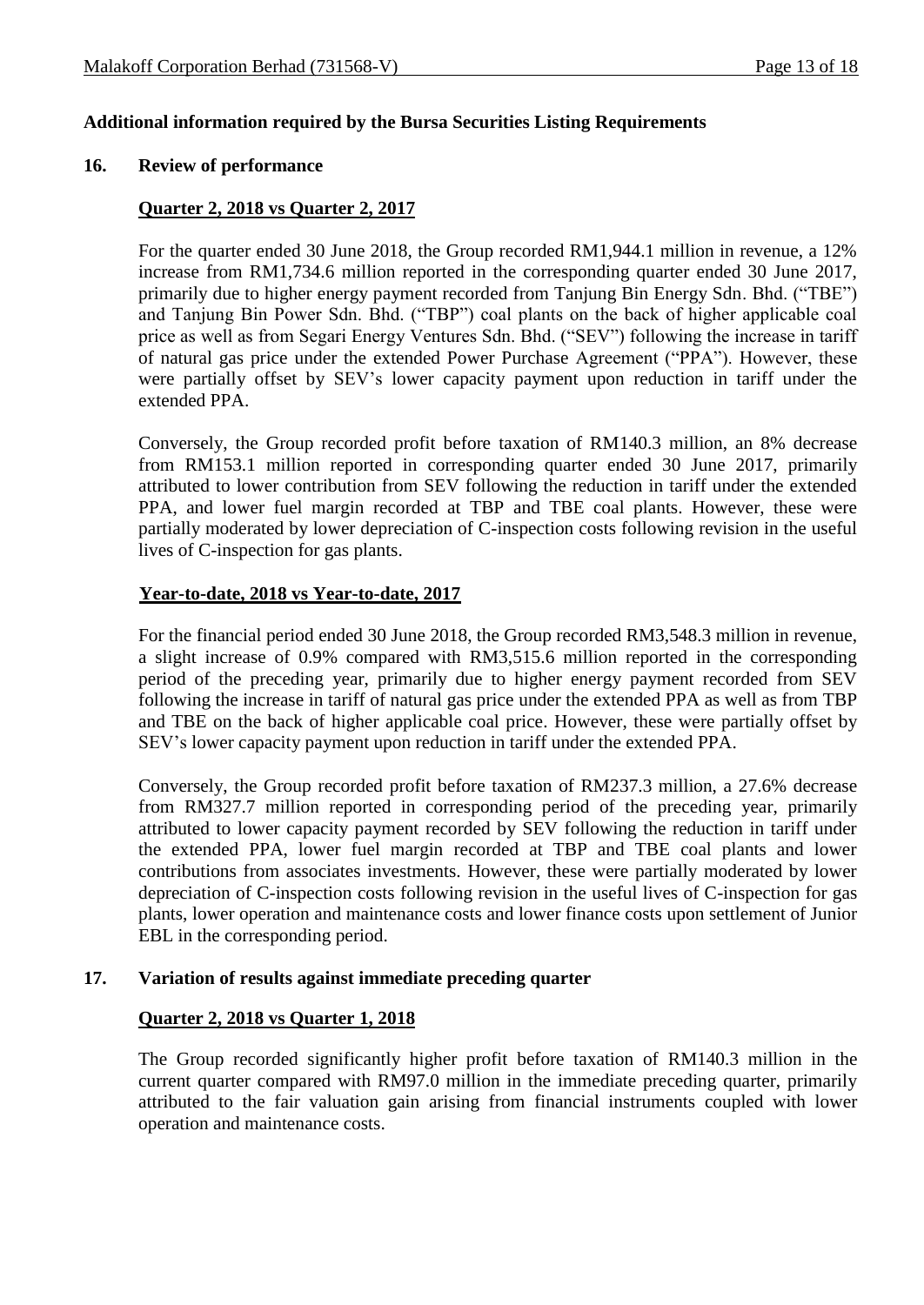#### **18. Current prospects**

Notwithstanding the recent development in the political, economic and regulatory landscape, the Group continues to remain positive on the overall outlook for 2018. The current government's commitment towards energy reforms and the smooth transition towards the implementation of Regulatory Period 2 (RP2) augurs well for the energy industry. Malaysia continues to have a strong, expanding economy with Gross Domestic Product (GDP) growth expected to remain steady at 5.4% this year, as forecasted by the World Bank.

Strong electricity demand from the industrial and domestic sectors and enhanced operational efficiencies will continue to be the catalysts in the Group's earnings. The Group will continue to focus on improving the performance and reliability of its assets to minimize disruption. On the international front, the Group's existing overseas investments are expected to yield positive returns in the coming quarters. The Group also continues to explore potential opportunities, both greenfield as well as brownfield, in high growth regions.

In line with the government's vision to increase renewable energy (RE) in the nation's energy mix, the Group aspires to grow its presence in the RE space domestically within the next five years. The Minister of Energy, Science, Technology, Environment and Climate Change of Malaysia had recently called for a push of RE's contribution to the power-generation mix from the current 2% to 20% by 2025. The Group will also continue to explore for potential RE opportunities overseas. The Group is pleased to clinch its first operations and maintenance (O&M) contract for a 29MW large solar photovoltaic power plant in Johor as its maiden foray into the domestic RE sector.

As part of its efforts to expand its earnings base while expanding its presence in the RE sector, the Group has also entered into a conditional share sale agreement (SSA) for the proposed acquisition of a 97.37% interest in Alam Flora. This will allow the Group to enter into the captive high growth area of waste management and environmental services. In addition, there are potential synergistic opportunities to leverage on the core competencies of the Group and Alam Flora to develop increasingly important Waste-to-Energy (WTE) projects for the country.

Based on the foregoing, the Group expects performance to remain satisfactory for the financial year ending 31 December 2018.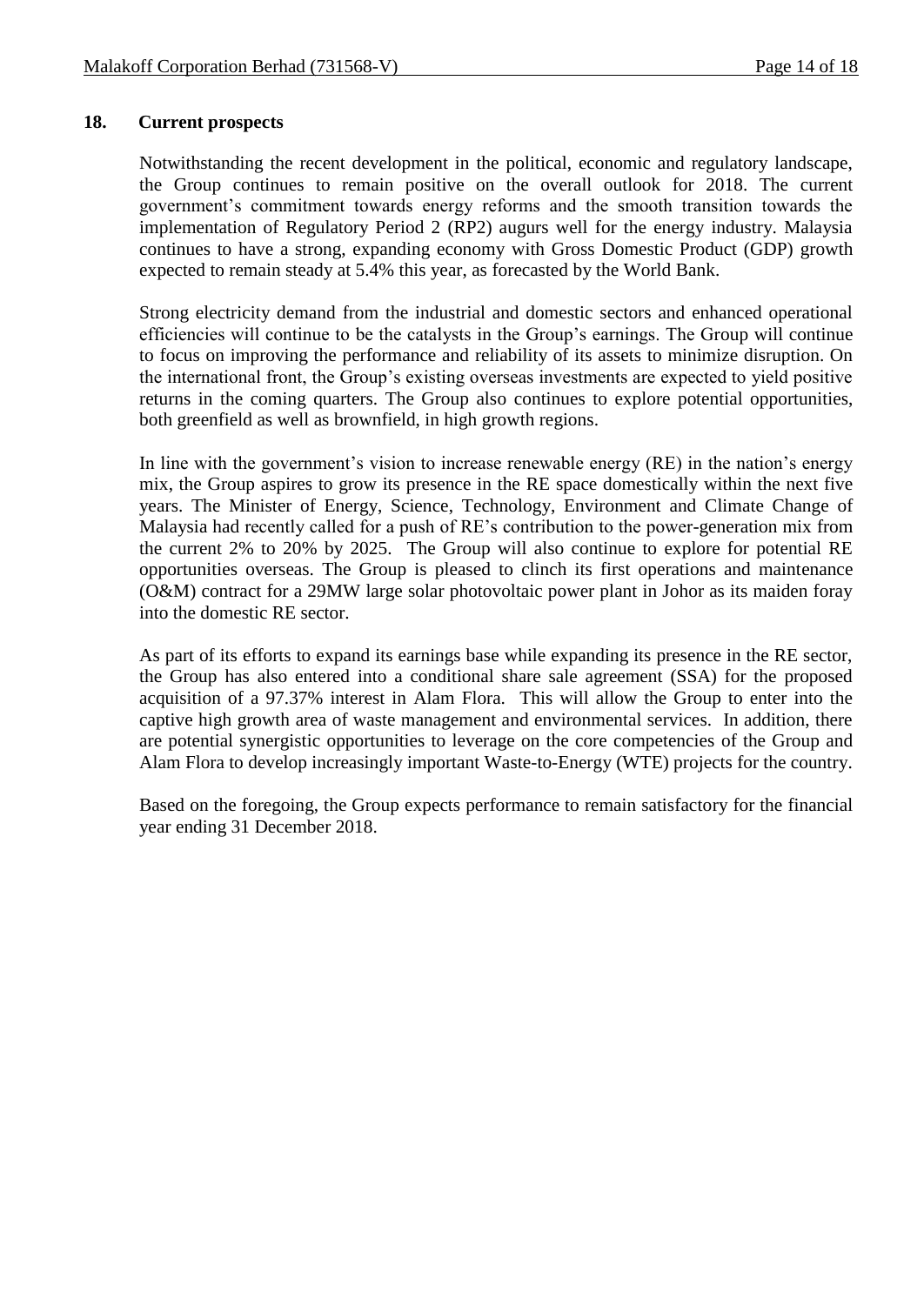# **19. Profit before tax**

Profit before tax is stated after (crediting)/charging the following items:

|                                     | 3 months<br>ended<br>30.6.2018<br>RM'mil | 3 months<br>ended<br>30.6.2017<br>RM'mil | <b>Cumulative</b><br>6 months<br>ended<br>30.6.2018<br>RM'mil | <b>Cumulative</b><br>6 months<br>ended<br>30.6.2017<br>RM'mil |
|-------------------------------------|------------------------------------------|------------------------------------------|---------------------------------------------------------------|---------------------------------------------------------------|
| Finance income                      | (59.9)                                   | (53.1)                                   | (119.6)                                                       | (103.8)                                                       |
| Finance cost                        | 238.9                                    | 266.4                                    | 487.3                                                         | 538.0                                                         |
| Depreciation                        | 211.5                                    | 230.1                                    | 418.0                                                         | 460.1                                                         |
| Amortisation of<br>intangibles      | 70.6                                     | 122.3                                    | 141.3                                                         | 244.5                                                         |
| Net foreign<br>exchange (gain)/loss | (2.4)                                    | 0.5                                      | (2.5)                                                         | 0.7                                                           |

#### **20. Profit forecast or profit guarantee**

The Group did not issue any profit forecast or profit guarantee for the current quarter.

#### **21. Tax expense**

|                                             | 3 months<br>ended<br>30.6.2018<br>RM'mil | 3 months<br>ended<br>30.6.2017<br>RM'mil | <b>Cumulative</b><br>6 months<br>ended<br>30.6.2018<br>RM'mil | <b>Cumulative</b><br>6 months<br>ended<br>30.6.2017<br>RM'mil |
|---------------------------------------------|------------------------------------------|------------------------------------------|---------------------------------------------------------------|---------------------------------------------------------------|
|                                             |                                          |                                          |                                                               |                                                               |
| Current tax expense<br>Deferred tax expense | 152.3<br>(75.6)                          | 100.2<br>(64.0)                          | 258.6<br>(152.3)                                              | 229.8<br>(134.3)                                              |
| Total tax expense                           | 76.7                                     | 36.2                                     | 106.3                                                         | 95.5                                                          |

The Group's effective tax rates for the current period were higher than the statutory income tax rate due to certain expenses not deductible for tax purposes.

#### **22. Status of corporate proposals announced**

#### i) Share buyback

On 26 April 2018, the Company had during its 12th Annual General Meeting obtained approval from shareholders for the renewal of share buy-back authority to purchase the Company's own shares of up to 10% of the total number of issued shares subject to Section 127 of the Act and any prevailing laws, rules, regulations, orders, guidelines and requirements issued by the relevant authorities ("prevailing laws").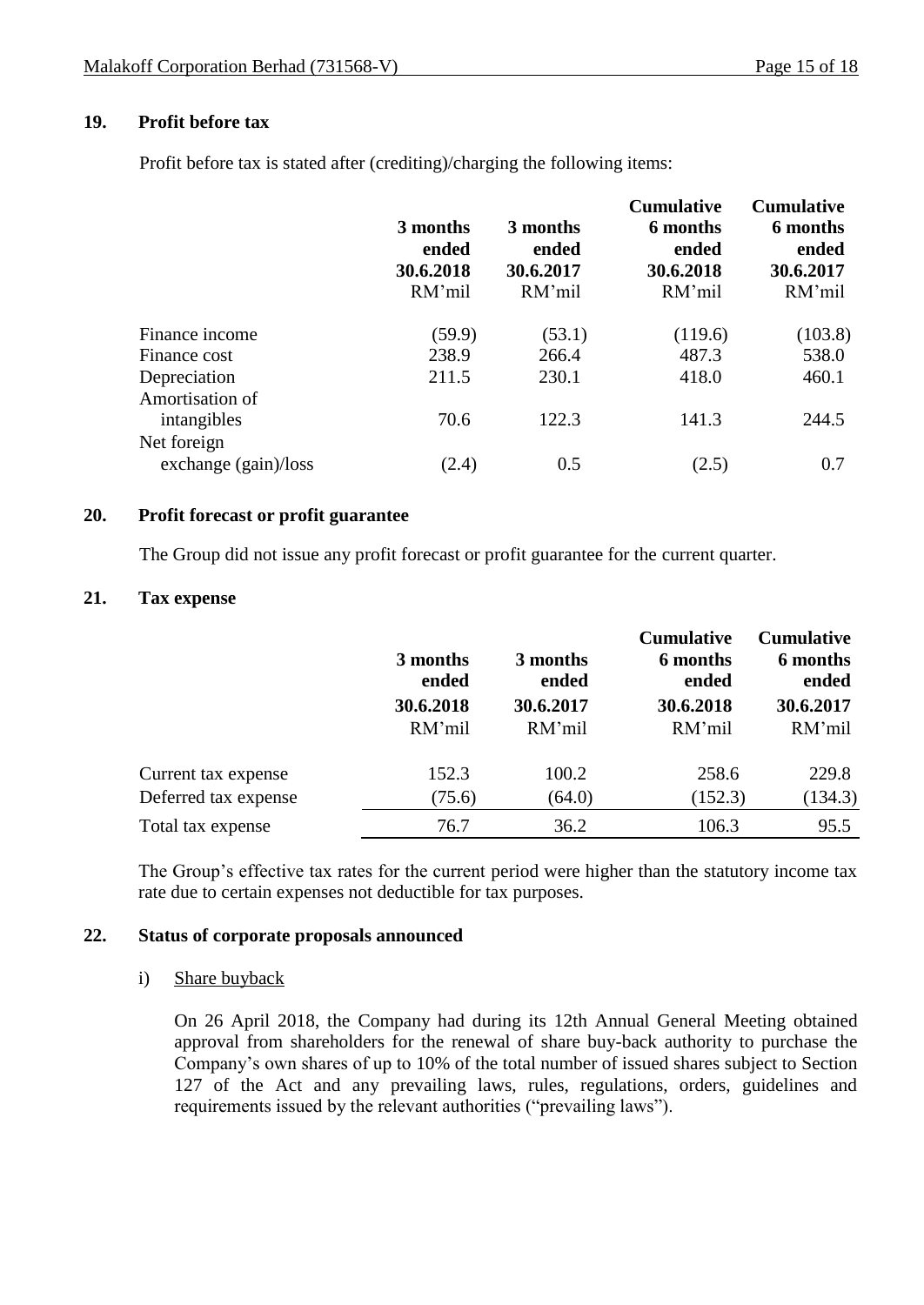#### ii) Memorandum of Understanding ("MOU") with Touch Meccanica Sdn. Bhd. ("TMSB")

On 14 August 2018, the Company and TMSB have mutually agreed to extend the validity period of the MOU for six (6) months from 7 July 2018 to 7 January 2019. The extension is to facilitate the parties to continue to work on the feasibility study and finalise discussion on the Definitive Agreement and the relevant regulatory matters. All other provisions contained in the MOU shall remain unchanged.

#### iii) Proposed acquisition of 97.37% equity interest in Alam Flora Sdn. Bhd. ("Alam Flora") by Tunas Pancar Sdn. Bhd. ("TPSB")

On 1 August 2018, TPSB, a wholly-owned subsidiary of the Company entered into a conditional share sale agreement with HICOM Holdings Berhad ("HICOM Holdings" or "Vendor"), a wholly-owned subsidiary of DRB-HICOM Berhad for the acquisition of 74,000,000 ordinary shares in Alam Flora, representing 97.37% of its equity interest for a total cash consideration of RM944,610,000 ("Proposed Acquisition" or "SSA").

The Purchase Consideration for the Proposed Acquisition shall be satisfied in cash by TPSB in the following manner:

- (a) upon execution of the SSA, TPSB has paid a sum of RM18,892,200 equivalent to 2% of the Purchase Consideration, being the deposit and part payment of the Purchase Consideration, to the Vendor's solicitors as stakeholders; and
- (b) the balance of the Purchase Consideration of RM925,717,800 shall be paid by TPSB to the Vendor on completion of the Proposed Acquisition.

### iv) Proposed disposal by Tuah Utama Sdn Bhd ("TUSB"), a wholly-owned subsidiary of the Company, of its 20% equity interest in Lekir Bulk Terminal Sdn Bhd ("LBTSB") to Pelabuhan Lumut Sdn Bhd ("PLSB")

The Company had on 20 August 2018 received a letter from Integrax Berhad ("Integrax"), a wholly-owned subsidiary of Tenaga Nasional Berhad, offering to acquire TUSB's 20% equity interest in LBTSB, comprising thirteen million and six hundred thousand (13,600,000) ordinary shares ("Sale Shares") in LBTSB, for a total cash consideration of Ringgit Malaysia Ninety Million (RM90,000,000.00) only ("Purchase Price") upon the terms and conditions of the Shares Sale Agreement ("SSA") to be entered into, the provisions of which have been agreed upon and finalized by both parties recently.

The Company has, through its letter to Integrax dated 23 August 2018, accepted the abovementioned offer. The Company will make the necessary announcement upon the execution of the SSA.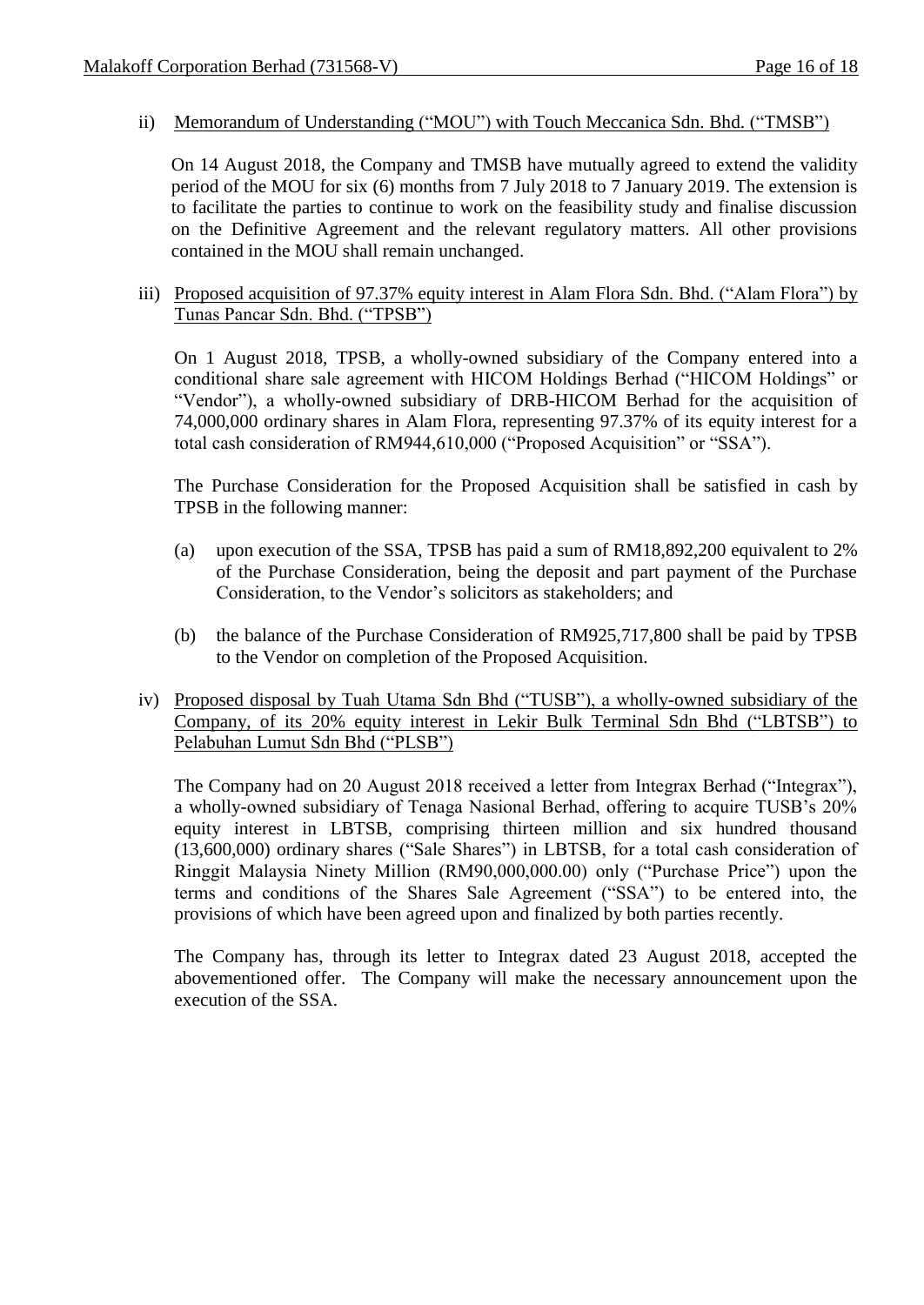**31.12.2017**

**30.6.2018**

#### **23. Borrowings**

|                                       | 30.6.2018<br>RM'mil | 31.12.2017<br>RM'mil |
|---------------------------------------|---------------------|----------------------|
| Current                               |                     |                      |
| Secured<br>$\overline{\phantom{a}}$   | 1,000.8             | 1,650.8              |
| Non-current                           |                     |                      |
| Secured<br>$\overline{\phantom{a}}$   | 14,564.5            | 14,094.6             |
| Unsecured<br>$\overline{\phantom{a}}$ | 30.0                | 85.6                 |
|                                       | 14,594.5            | 14,180.2             |
|                                       |                     |                      |
|                                       | 15,595.3            | 15,831.0             |

The breakdown of Group borrowings by currency is as follows:

|                            | 30.6.2018<br>RM'mil | 31.12.2017<br>RM'mil |
|----------------------------|---------------------|----------------------|
| <b>Functional currency</b> |                     |                      |
| $- RM$                     | 13,413.9            | 13,505.2             |
| AUD                        | 1,874.5             | 2,002.0              |
| <b>USD</b>                 | 306.9               | 323.8                |
|                            | 15,595.3            | 15,831.0             |

#### **24. Changes in material litigation**

*Proceedings by the Public Prosecutor of Algeria against Almiyah Attilemcania SPA ("AAS")*

On 4 September 2014, a joint venture of the Group, AAS, was charged in the Court of Ghazouet in the district of Tlemcen, Algeria, for an alleged breach of foreign exchange regulations concerning a sum of USD26.9 million. The Group holds an indirect effective interest of 35.7% in AAS via Tlemcen Desalination Investment Company SAS ("TDIC"), an indirect subsidiary of Malakoff International Limited.

In 2009, it was discovered that there was a considerable gap between the value of the delivered equipment received as per the invoices declared to the customs and the value of the milestone payments made by AAS to the supplier cum contractor ("Invoice Gap"). AAS wrote to the supplier cum contractor requesting for clarification as they are responsible to resolve tax and customs issues. The Invoice Gap however was not resolved by the supplier cum contractor and the Algerian Customs then initiated investigations and thereafter a charge was brought against AAS in respect of repression of foreign exchange regulations.

The Court had on 24 December 2014 convicted AAS and had subsequently imposed a penalty of DZD3,929,038,151 (approximately RM148.3 million at the exchange rate of RM1: DZD26.5) ("Penalty"). The Group's liability arising from the Penalty, in proportion to the Group's 35.7% effective interest in AAS via TDIC, which may impact the profit of the Group, amounts to DZD1,402,666,620 (approximately RM52.9 million). The Court of Appeal upheld the decision and the Penalty imposed by the Court on 2 March 2016.

Notwithstanding the decision of the Court, AAS has been advised by its solicitor, Maitre Hadjer Becha, an attorney admitted to the Algerian Supreme Court, that the Penalty would not be enforced until the exhaustion of all rights to appeal by AAS in respect of the proceedings.